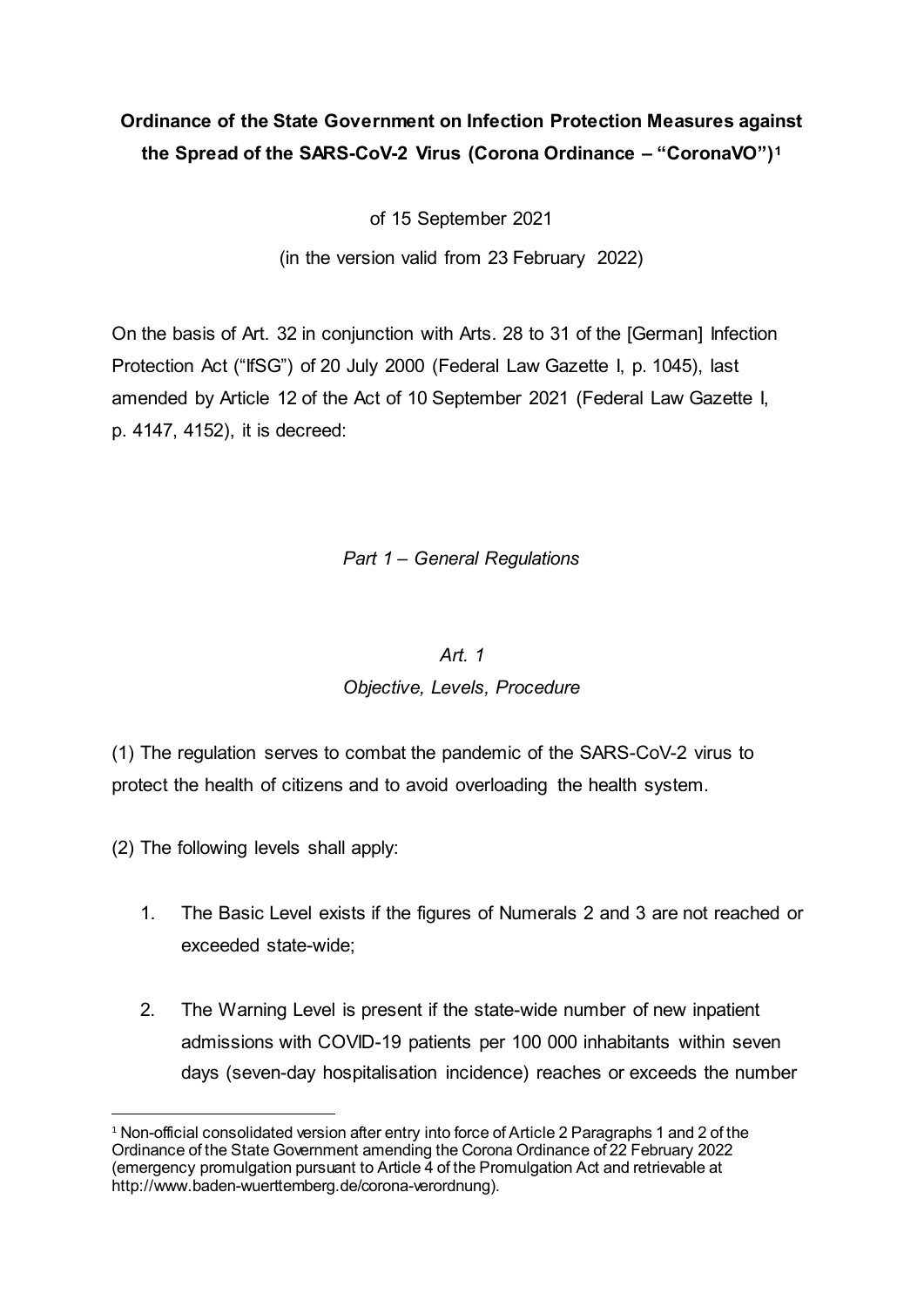of 4, or if the state-wide utilisation of intensive care beds ("AIB") with COVID-19 patients reaches or exceeds the number of 250;

3. The Alert Level is present when state-wide the seven-day hospitalisation incidence reaches or exceeds the figure of 15 and when state-wide the intensive care bed occupancy rate ("AIB") with COVID-19 patients reaches or exceeds the figure of 390.

In the event of a significant deterioration of the epidemic situation, the Land government reserves the right to take additional measures; the basis for this shall be the risk assessment and forecast of the State Health Office on the development of the incidence of infection on the basis of the parameters mentioned in Sentence 1. Based on this, the state government will reassess the necessity of current and further measures at least every four weeks.

(3) The State Health Office shall announce the occurrence of the respective level by publication on the Internet (www.gesundheitsamt-

bw.de/lga/de/fachinformationen/infodienste-newsletter/infektnews/seiten/lageberichtcovid-19); the figures published by the State Health Office shall be authoritative for this purpose. The Warning Level occurs when a number relevant for this level has been reached or exceeded for two consecutive days; notwithstanding the above, the Alert Level occurs if both relevant figures have been reached or exceeded on two consecutive days. The Basic Level occurs when the figures relevant for the Warning Level have been fallen below for five successive days; notwithstanding the above, for the transition from the Alert Level to the Warning Level, it is necessary that one of the figures relevant for the Alert Level has been fallen below for five consecutive days. The measures of the respective level set out in the Ordinance shall apply from the day following the date of publication. For the purpose of counting the relevant days under Sentences 2 and 3, the five days prior to 23 February 2022 shall be counted, in which case the competent authority shall give notice on 22 February 2022 that the relevant legal effects of the relevant level will take effect on 23 February 2022.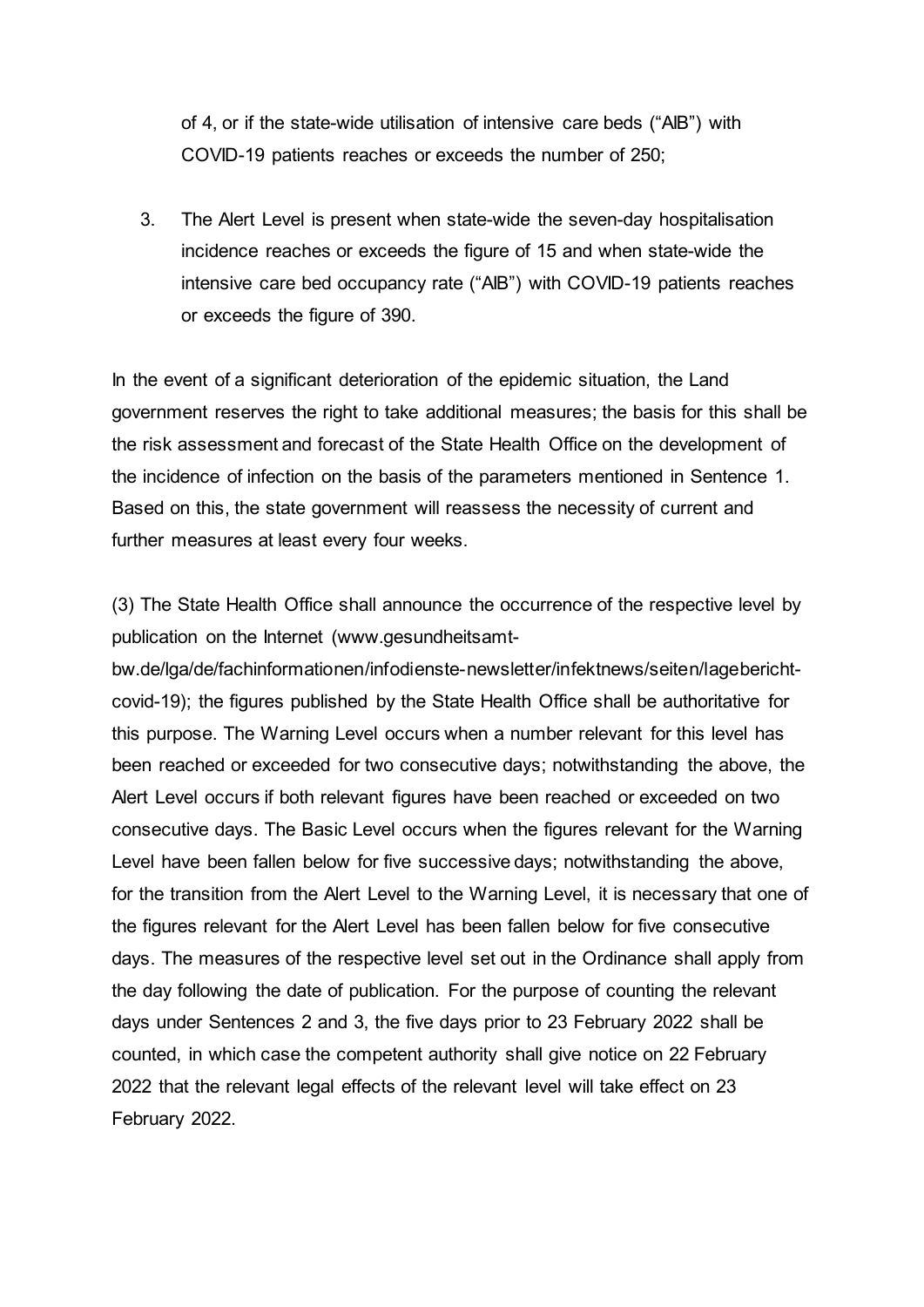### *Art. 2*

### *General Distance and Hygiene Rules*

Maintaining a minimum distance of 1.5 meters from other people, adequate hygiene and regular ventilation of enclosed spaces is generally recommended.

# *Art. 3*

## *Mask Obligation*

(1) The obligation to wear a medical mask applies. Inside closed rooms, including closed public vehicle areas in means of air transport, passenger shipping, local public passenger transport and long-distance public passenger transport, persons over the age of 18 must wear a respiratory protection mask (FFP2 or comparable) in the Warning and Alert Levels.

(2) An exception to the mask obligation applies:

- 1. In private areas,
- 2. Outdoors, unless it can be assumed that a minimum distance of 1.5 meters from other persons cannot be reliably maintained,
- 3. For children up to the age of six,
- 4. For persons who can credibly demonstrate that they cannot or cannot reasonably be expected to wear a medical mask or a respiratory protection mask for health reasons, whereby the credibility of health reasons must generally be substantiated by a medical attestation,
- 5. At the basic level in the facilities and offers mentioned in Part 2, if access is only permitted to immunised visitors, participants or customers ("2G" option model); this also applies to employees with contact to external persons, if they are immunised and voluntarily present their proof of vaccination or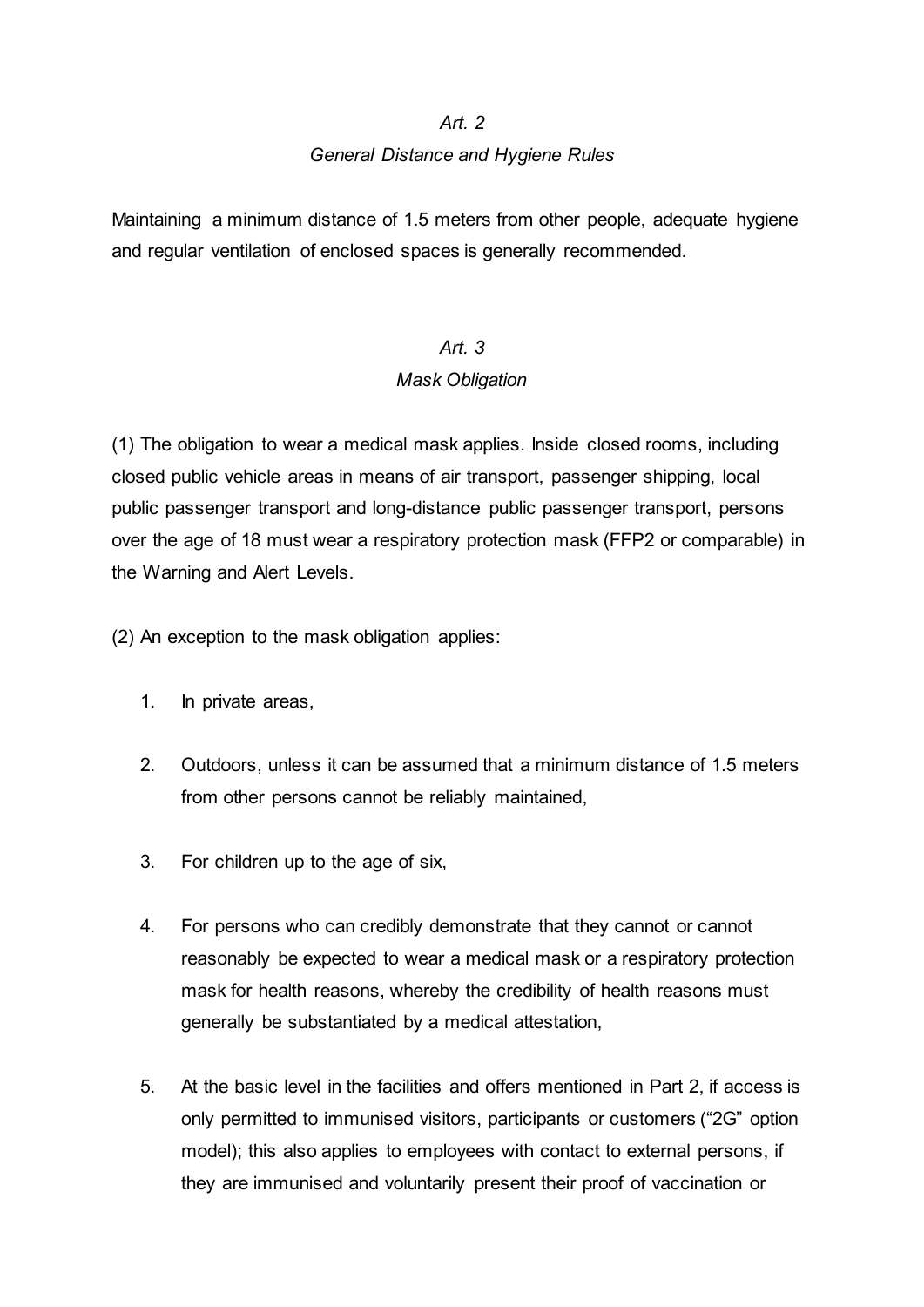recovery to the employer; Art. 5 Paragraph 1 Sentence 3 and Paragraph 3 shall remain unaffected,

- 6. If the wearing of a medical mask or a respiratory protection mask is unreasonable or impossible for similarly weighty and unjustifiable reasons in the individual case, or if another protection of at least an equivalent level is available for other persons, or
- 7. provided that at least equivalent protection is otherwise available for other persons.

(3) The SARS-CoV-2 Occupational Health and Safety Ordinance of 25 June 2021 (BAnz AT 28 June 2021 V1), as amended from time to time, which was amended last by Article 13 of the Act of 22 November 2021 (Federal Law Gazette I, p. 4906, 4913), shall remain unaffected in workplaces and operating sites.

### *Art. 4*

### *Immunised Persons*

(1) Immunised persons are persons vaccinated against or recovered from COVID-19. Immunised persons shall be permitted access to the facilities or services referred to in Part 2 within the limits of available and permitted capacity and in accordance with the Alert Levels, provided they are asymptomatic and present a proof of vaccination or recovery, insofar as there is also an obligation to present antigen or PCR test evidence for non-immunised persons. For immunised persons who are asymptomatic, there is an obligation to present proof of vaccination or convalescence, even if entry or participation is only permitted for immunised persons.

(1a) To the extent that in Part 2 access to facilities or services specified there is permitted, within available and allowable capacity, only for immunized individuals upon presentation of proof of antigen or PCR testing, this testing obligation does not apply to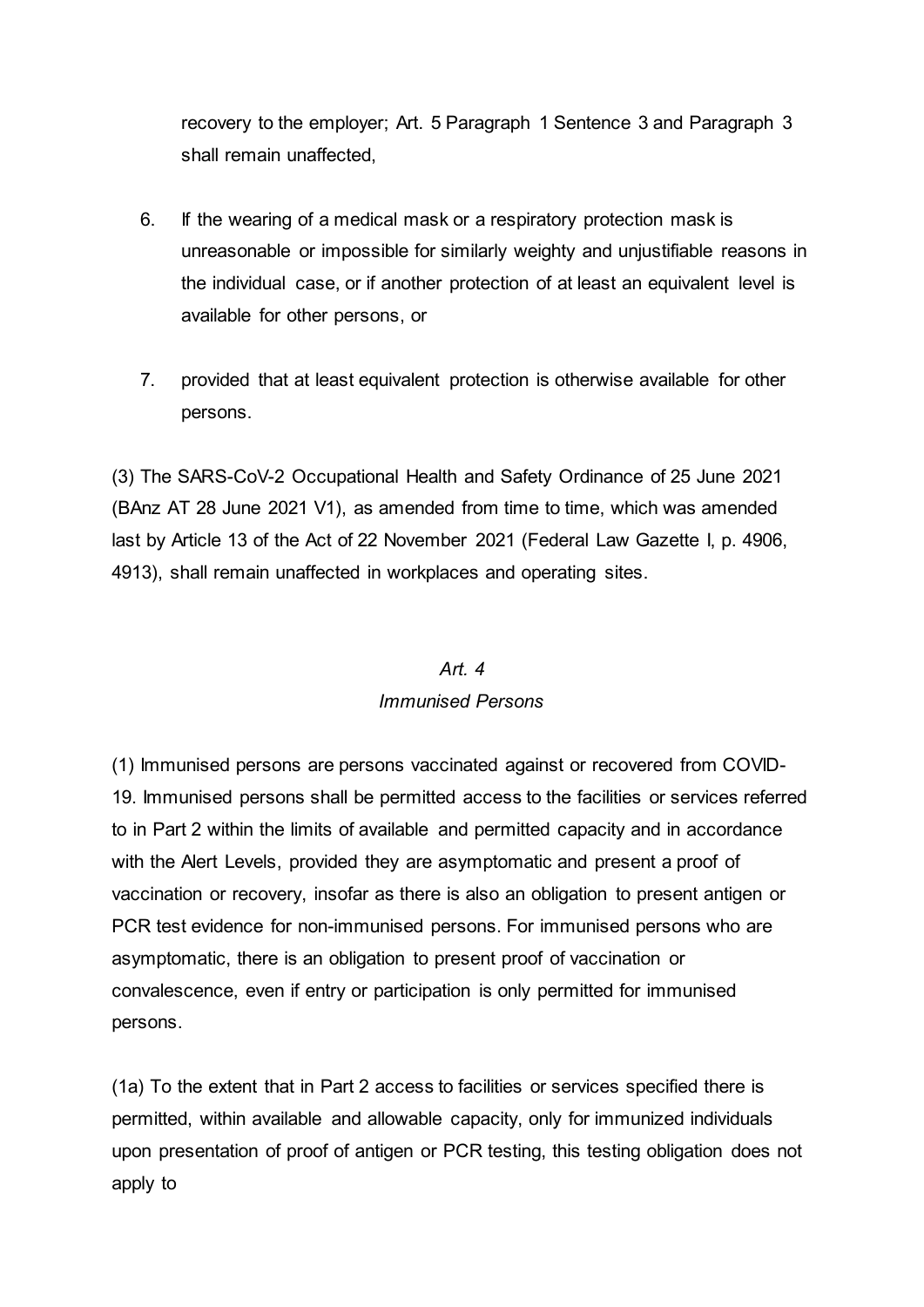- 1. Vaccinated persons whose proof of the existence of a complete protective vaccination does not date back more than three months,
- 2. Recovered persons within the meaning of Art. 2 Numeral 4 in conjunction with Numeral 5 of the COVID 19 Protective Measures Exemption Ordinance of 8 May 2021 (SchAusnahmV - BAnz AT of 8 May 2021 V1), as last amended by the Ordinance of 14 January 2022 (BAnz AT 14 January 2022 V1), as amended from time to time,
- 3. Vaccinated persons who have received a booster vaccination, or
- 4. Persons for whom there is no recommendation by the Standing Commission on Vaccination regarding a booster vaccination.
- (2) For the purposes of Paragraph 1 and 1a,
	- 1. A vaccinated person is a person who is in possession of a vaccination certificate issued to him or her within the meaning of Art. 2 Numeral 3 SchAusnahmV, as amended from time to time,
	- 2. A recovered person is a person who is in possession of a recovery certificate issued to him or her within the meaning of Art. 2 Numeral 5 SchAusnahmV, as amended from time to time, and
	- 3. An asymptomatic person is a person who currently has no typical symptom or other evidence of infection with the SARS-CoV-2 Corona virus; typical symptoms of an infection with the SARS-CoV-2 Corona virus are shortness of breath, new-onset cough, fever and loss of smell or taste.

## *Art. 5*

### *Non-Immunised Persons*

(1) A non-immunised person is a person who has neither been vaccinated against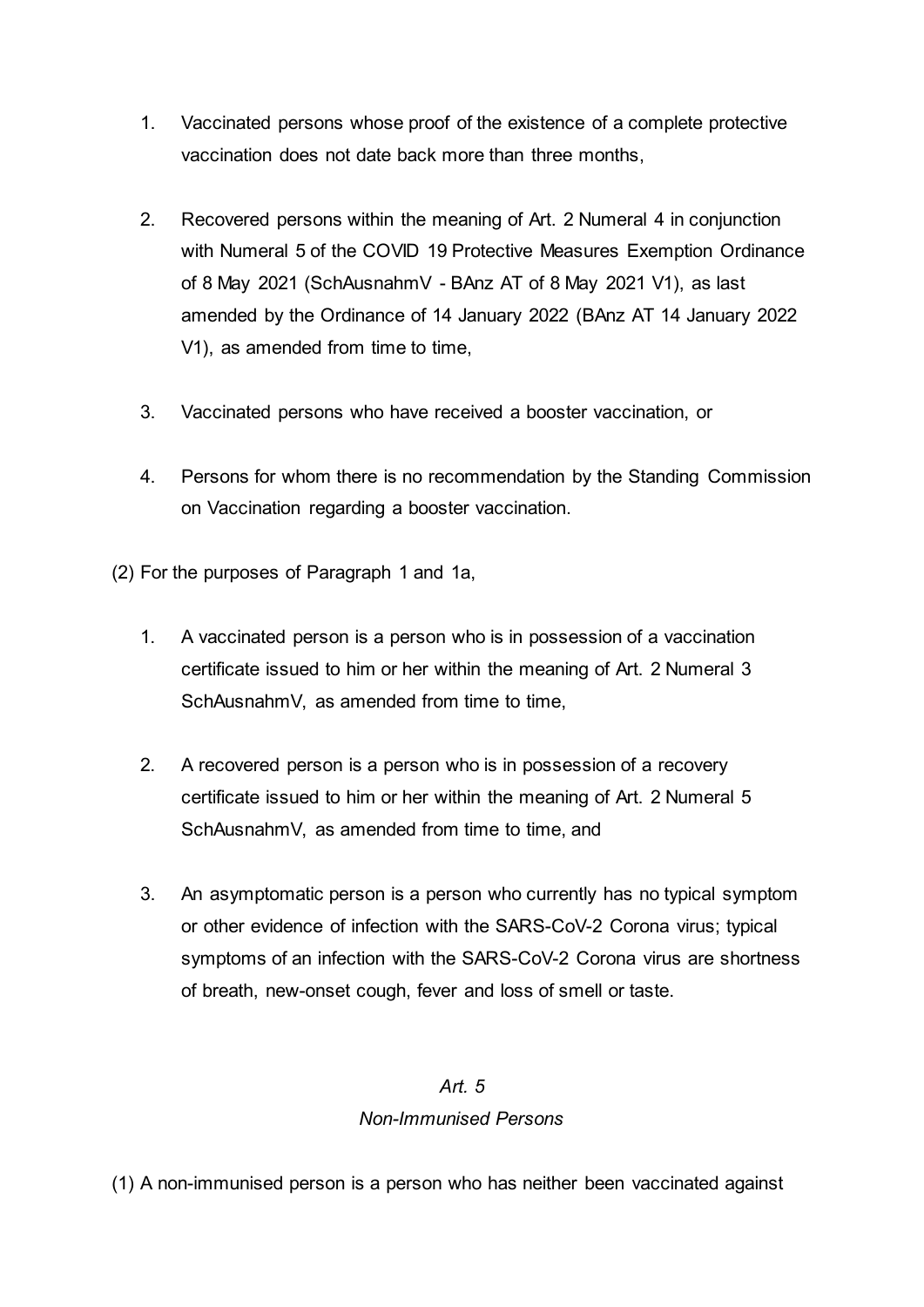nor recovered from COVID-19 within the meaning of Art. 4 Paragraph 2. Nonimmunised persons shall only be admitted to establishments or services referred to in Part 2, within the limits of available and permitted capacity, in accordance with Part 2, if they are asymptomatic and present a negative antigen or PCR test certificate issued in their name. For asymptomatic persons who have not yet reached the age of 18 or who credibly claim that they cannot be vaccinated for medical reasons or who have not been subject to a vaccination recommendation of the Standing Commission on Vaccination for at least three months, access to the facilities and services mentioned in Part 2 is permitted upon presentation of an antigen or PCR test certificate, provided that access is made conditional upon the presentation of a test, vaccination or recovery certificate or is only permitted to immunised persons or only immunised persons with additional test evidence. As a rule, the prima facie case of medical reasons must be made by means of a medical certificate.

(2) Persons who have not yet reached the age of six or have not yet started school shall always be allowed access to the establishments or services referred to in Part 2, within the limits of the available and permitted capacities, provided that they are asymptomatic. Fire brigade, rescue service, police and civil protection personnel are always permitted access to the facilities or services listed in Part 2 as well as to facilities, establishments, offers and activities according to the regulations under Art. 21, insofar as this is necessary for the fulfilment of an emergency mission.

(3) Persons participating as pupils in the regular testing in school attendance and not having reached the age of 18 years yet shall always be allowed access to establishments or services referred to in Part 2 within the available and permitted capacities, provided that they are asymptomatic. This shall apply analogously if access or participation is only permitted for immunised persons. As a rule, credible proof of pupil status shall be provided by means of an appropriate identification document.

(4) A test certificate is a proof within the meaning of Art. 2 Numeral 7 SchAusnahmV, as amended from time to time, regarding a test that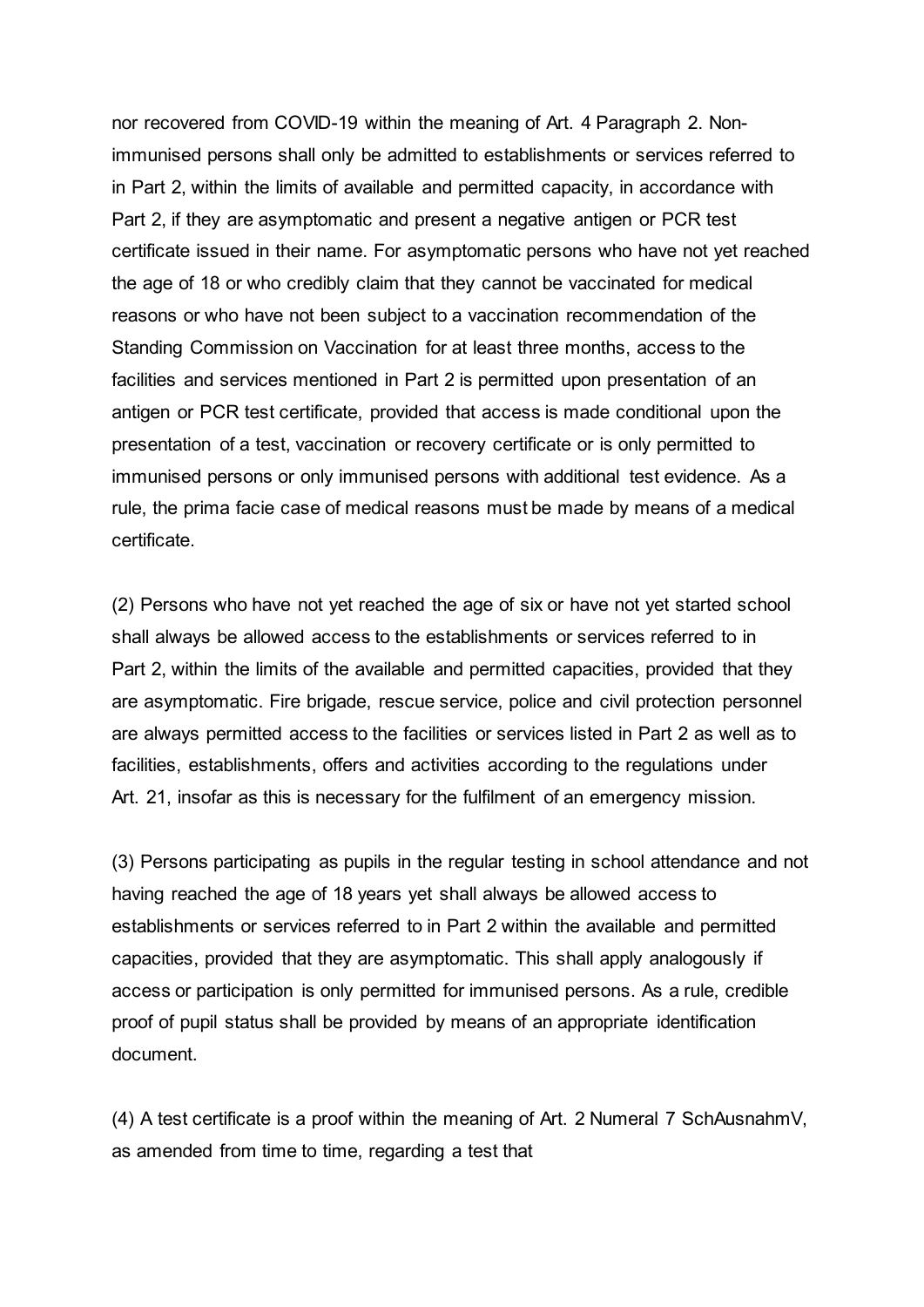- 1. Takes place on site under the supervision of the provider who must verify the presence of a test certificate; the test certificate issued by this provider may not be used for admission to other facilities or events,
- 2. Is carried out within the framework of in-company testing within the meaning of occupational health and safety by personnel who have the necessary training or knowledge and experience to do so, or
- 3. Was performed or supervised by a service provider in accordance with Art. 6 Paragraph 1 of the Corona Virus Test Ordinance of 21 September 2021 (BAnz AT 21 September 2021 V1) last amended by Article 2 of the Ordinance of 11 February 2022 (BAnz AT 11 February 2022 V1).

Testing by laboratory diagnostics using nucleic acid detection (PCR, PoC-PCR or other methods of nucleic acid amplification technology) shall also be permitted. In the case of a rapid antigen test, the underlying test must not be more than 24 hours old, in case of a PCR test, the underlying test must not be more than 48 hours old.

(5) The provisions on access restrictions and prohibitions under Part 2 shall not apply to employed persons within the meaning of Art. 2 Paragraph 2 of the Occupational Health and Safety Act ("ArbSchG") of 7 August 1996 (Federal Law Gazette I p. 1246), as last amended by Article 12 of the Act of 22 November 2021 (Federal Law Gazette I p. 4906, 4913), unless otherwise provided for in this Ordinance.

# *Art. 6 Verification of Proof*

(1) Providers, organisers or operators shall be obliged to verify the proof of testing, vaccination or recovery that is to be presented.

(2) Carriers of air transport are obliged to monitor compliance with the obligations under Art. 28b Paragraph 5 Sentence 1 IfSG by means of spot checks for evidence.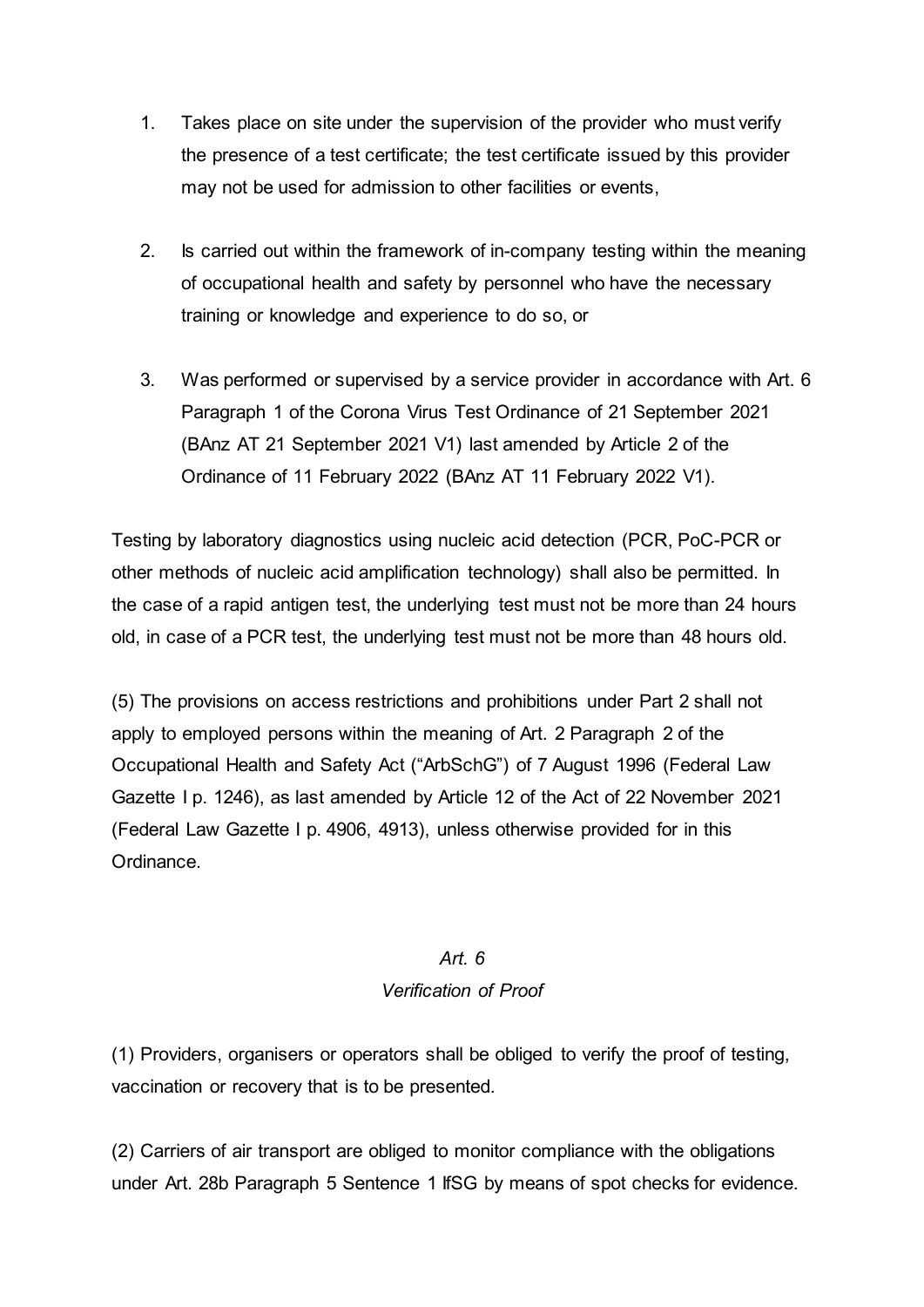#### *Art. 6a*

#### *Procedures for the Verification of Evidence; Digital Test Procedures*

(1) The persons obliged to verify evidence within the meaning of Art. 6 Paragraph 1 shall compare the test, vaccination or recovery certificates to be submitted in accordance with the provisions of Part 2 with the personal data of the person required to provide evidence for the purpose of identity verification, unless the identity is otherwise known. For this purpose, the persons required to provide proof shall present an official identification document.

(2) The persons obliged to submit a test or recovery certificate in accordance with the regulations of Part 2 shall submit it in physical or digital form in the German, English, French, Italian or Spanish language. Vaccination certificates shall be submitted in a form readable by electronic applications (EU-COVID-19 certificate).

(3) Those obliged to verify evidence within the meaning of Art. 6 Paragraph 1 shall verify the vaccination certificates to be submitted in accordance with Paragraph 2 Sentence 2 by means of electronic applications intended for this purpose, which verify the authenticity of the certificate issuer's signature using state of the art methods. In this context, the processing of the personal data contained in the evidence pursuant to Paragraph 2 Sentence 2 may only take place locally in the terminal device used by the person performing the test and only to the extent and for as long as it is necessary to perform a visual inspection of the test result displayed by the application.

(4) The obligation to present a vaccination certificate readable by electronic applications shall not apply to persons who are not citizens of a Member State of the European Union, do not reside within the European Union, and have been vaccinated outside the European Union. These persons may also present a vaccination certificate in physical form for the purpose of access to facilities and offers in accordance with Part 2, provided that it meets the requirements of Art. 4 Paragraph 2 Numeral 1. In those cases, the obligation to verify in accordance with Paragraph 3 shall not apply.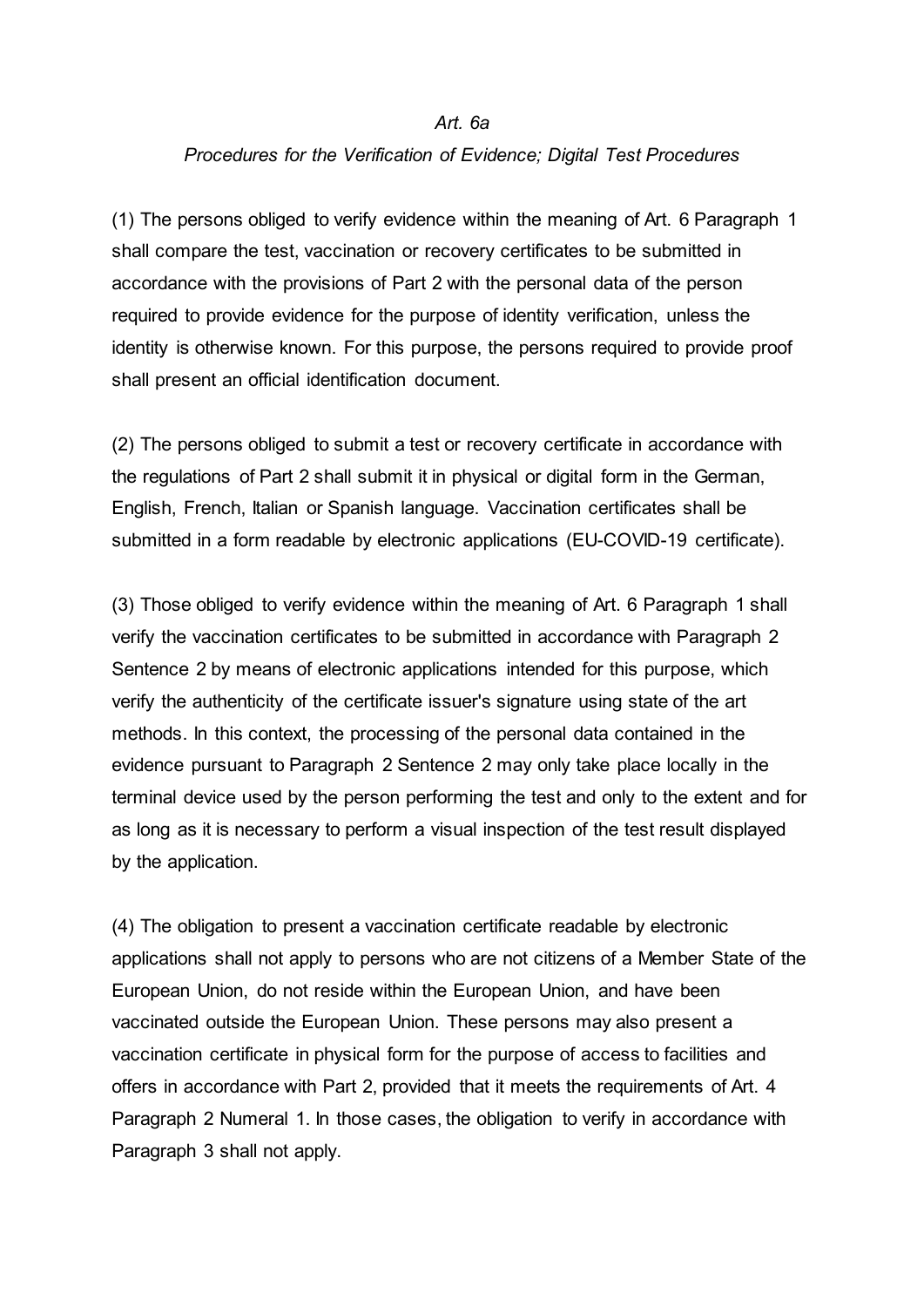## *Art. 7*

## *Hygiene Concept*

(1) Insofar as a hygiene concept is to be established by means of regulations of this Ordinance or on the basis of this Ordinance, the persons responsible shall take into account the requirements of infection protection in accordance with the specific circumstances of the individual case. The hygiene concept shall describe how the hygiene requirements are to be implemented, in particular

- 1. The implementation of the distance recommendation, primarily with the presentation of other protective measures if a distance is not observed and the regulation of flows of people,
- 2. The implementation of access controls,
- 3. The implementation of the mask obligation,
- 4. The regular and sufficient ventilation of indoor spaces,
- 5. The regular cleaning of surfaces and objects,
- 6. Timely and comprehensible information about the applicable hygiene requirements, and
- 7. The posting of a clearly visible notice prior to entry if the "2G" option model is used.

(2) At the request of the competent authority, those responsible shall submit the hygiene concept and provide information on its implementation.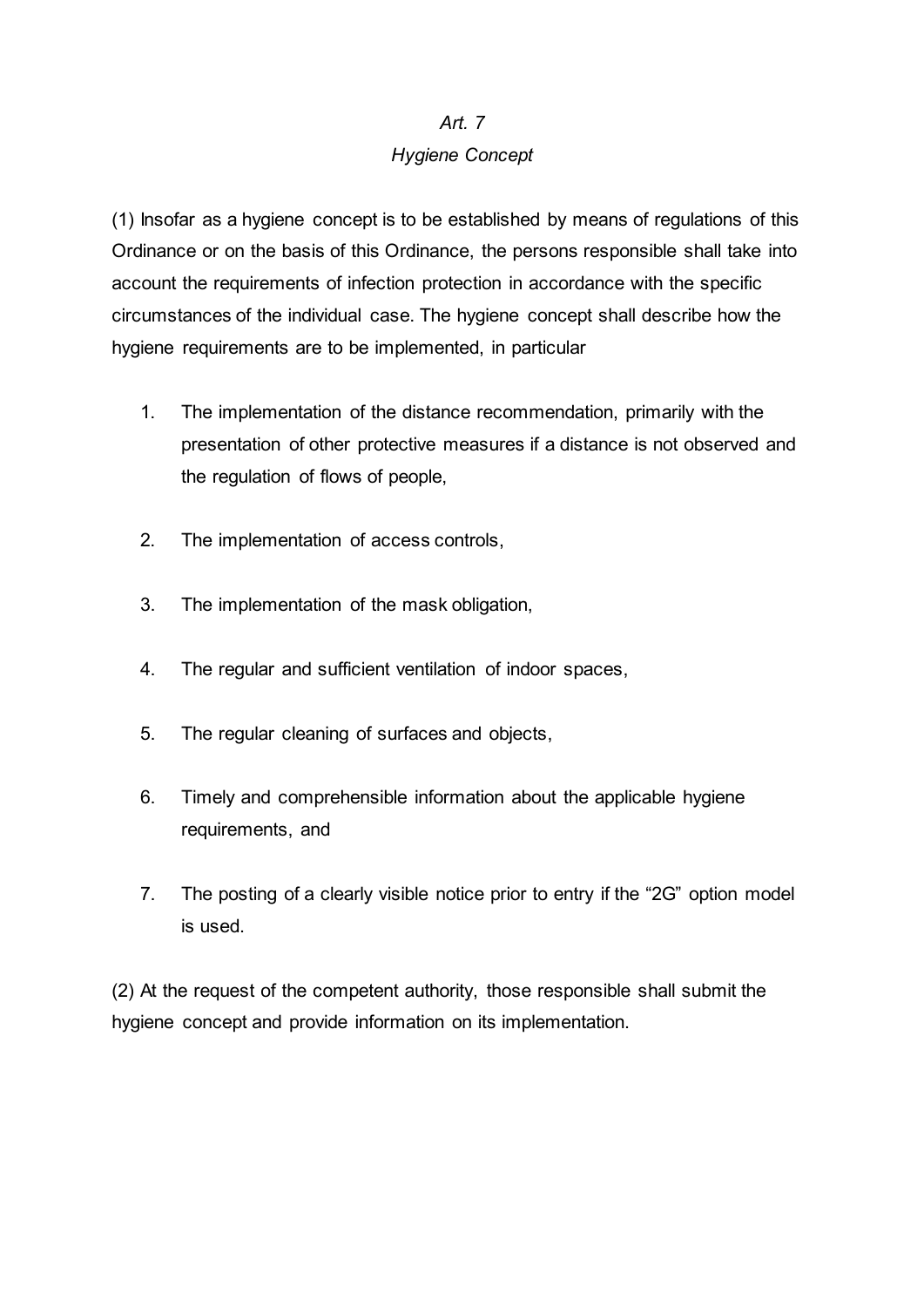#### *Art. 8*

#### *Data Processing*

(1) Insofar as data are to be processed with reference to this provision as a result of regulations of this Ordinance or on the basis of this Ordinance, the first name and surname, address, date and period of attendance and, if available, the telephone number may be collected and stored by those obliged to process data from those present, in particular visitors, users or participants, solely for the purpose of providing information to the Health Department or the local police authority in accordance with Arts. 16, 25 IfSG. A new survey is not required if the data are already available. Art. 28a Paragraph 4 Sentences 2 to 7 IfSG shall remain unaffected.

(2) Those obliged to process data must exclude persons who refuse, in whole or in part, the collection of their contact data in accordance with Paragraph 1 Sentence 1 from visiting or using the facility or from participating in the event.

(3) Where attendees provide contact details pursuant to Paragraph 1, Sentence 1, to those obliged to process the data, they must provide accurate information.

(4) The collection and storage may also be carried out in an end-to-end encrypted form that is not readable for the party obliged to process the data in accordance with the state of the art. Where data processing is carried out in this way, Paragraph 2 shall apply, provided that the person obliged to process the data need only ensure that the presence of each person is recorded and stored by the digital application where the digital application requires the input of the types of data referred to in Paragraph 1.

(5) The obligation to process data pursuant to Paragraph 1 shall not apply in respect of those present who accept the offer of the person obliged to process data to use a digital application which, without the storage of personal data by the person obliged to process data, enables the notification of the users of this application in the event of a positive test result in the case of another person present at the same time. In this case, the person obliged to process the data shall ensure that the digital application is used properly, in particular that the presence of each person is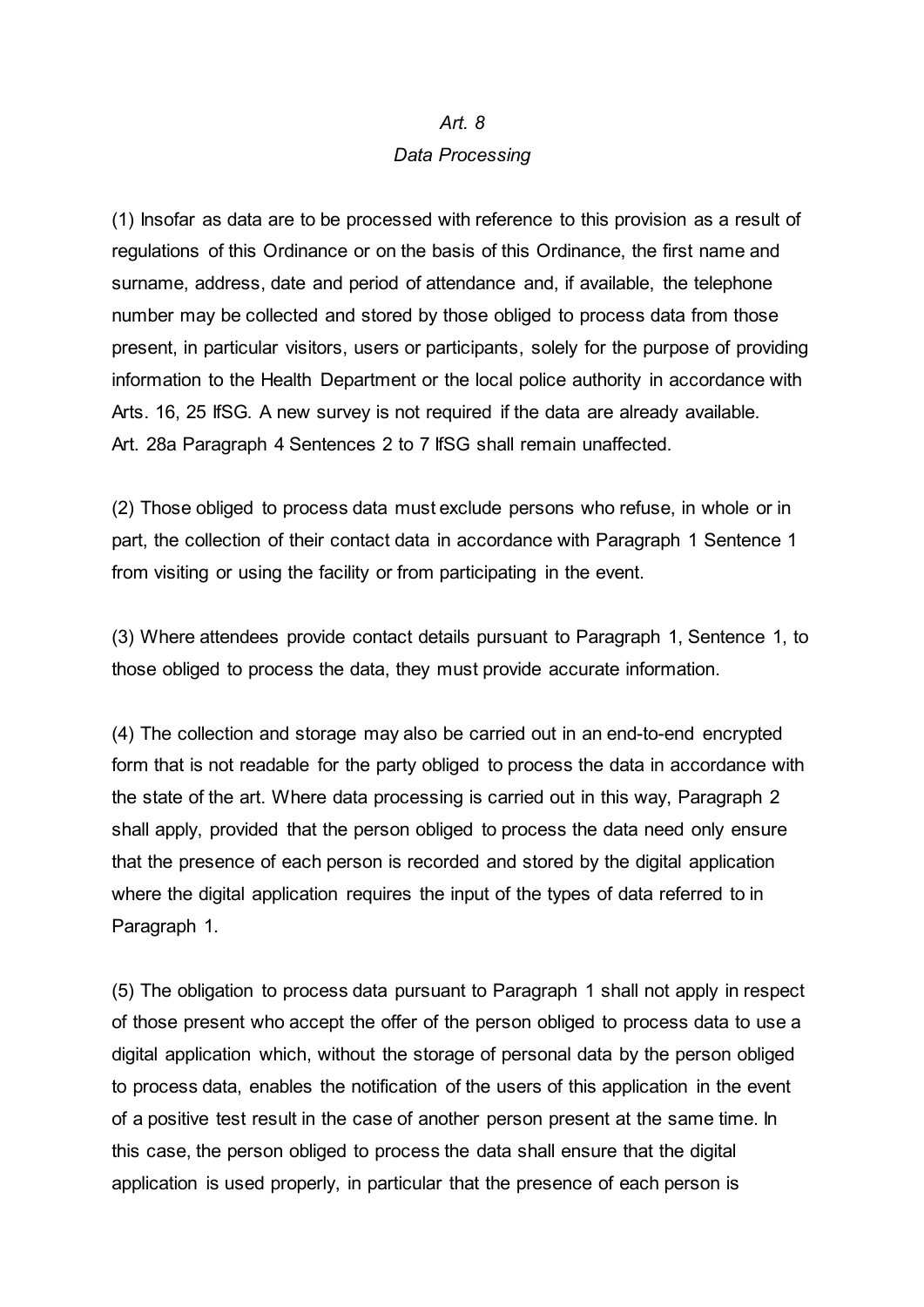recorded and stored by the digital application.

(6) Insofar as the data controller makes use of the provisions in Paragraphs 4 or 5, he or she shall alternatively provide the data subject with an analogous collection of contact details.

## *Part 2 – Special Regulations*

### *Art. 9*

## *Private Gatherings and Private Events*

(1) Private gatherings and private events shall be permitted for non-immunised persons

- 1. Without any restrictions at the Basic Level,
- 2. Only with members of a household and ten other persons at the Warning Level,
- 3. Only with members of one household and five other persons at the Alert Level.

Immunised persons as well as persons who have not yet reached the age of 14 or who cannot be vaccinated for medical reasons or for whom there is no vaccination recommendation by the Standing Commission on Vaccination shall not be taken into account when determining the number of persons and the households permitted under Sentence 1.

(2) Couples who do not live together are considered one household.

(3) In cases of social hardship or meetings or events for similarly weighty and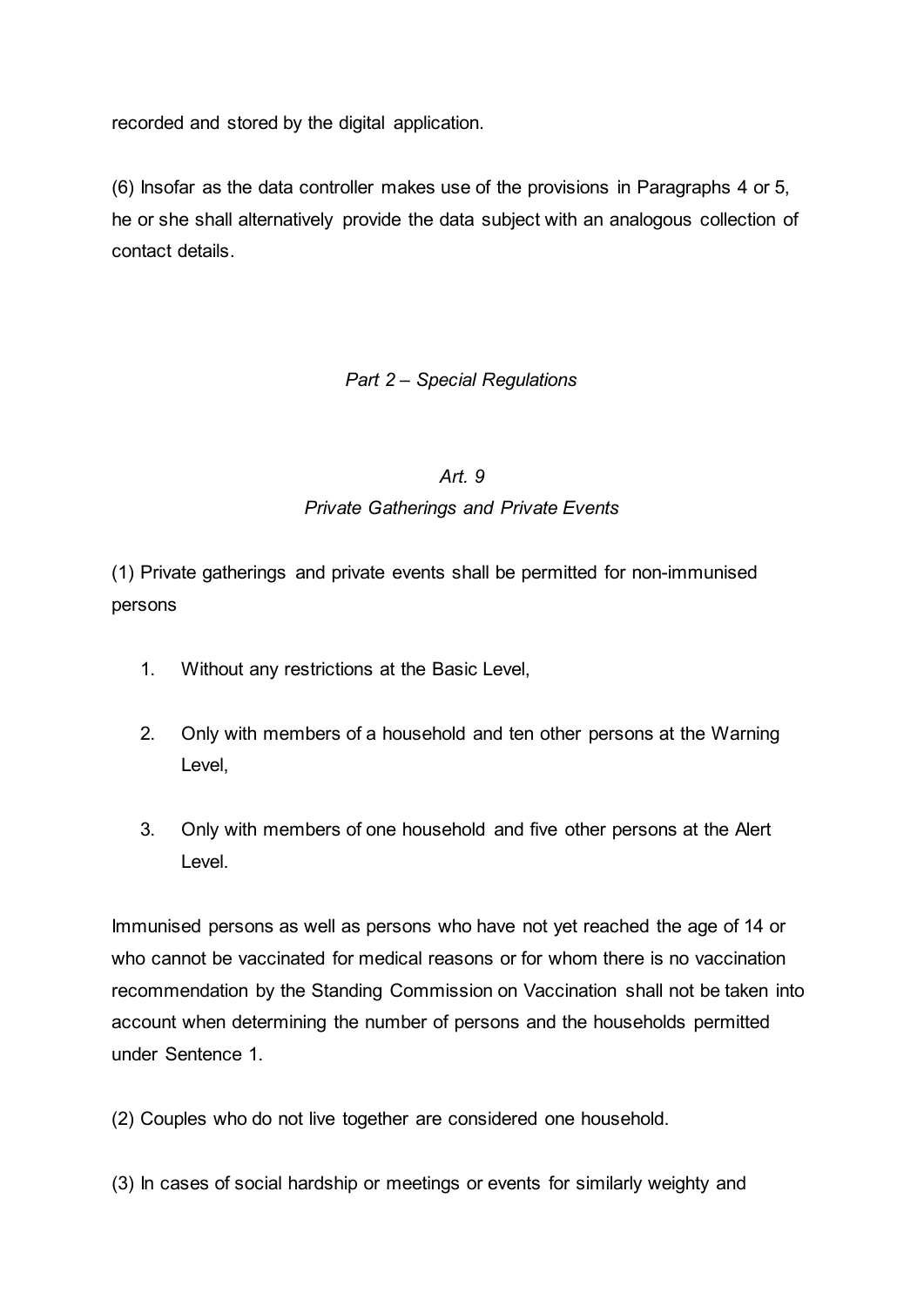unavoidable purposes, the restrictions referred to in Paragraph 1 shall not apply.

## *Art. 10 Events*

(1) Events such as theatre, opera and concert performances, film screenings, town and folk festivals, city tours, information events, company and club celebrations as well as sport events and conventions shall be permitted

- 1. Without access restrictions at the Basic Level,
- 2. At the Warning Level, with non-immunised visitors only permitted to enter enclosed areas upon presentation of proof of an antigen or PCR test certificate,
- 3. At the Alert Level, whereby non-immunised visitors are not permitted entry.

(2) Events within the meaning of Paragraph 1 are permitted:

- 1. At the Warning Level,
	- a) In enclosed spaces with a maximum of 60 % of the permitted capacity; an upper limit of 6,000 visitors applies,
	- b) Outdoors with a maximum of 75 % of the permitted capacity; an upper limit of 25,000 visitors applies.
- 2. At the Alert Level,
	- a) In enclosed spaces with a maximum of 50 % of the permitted capacity; there shall be an upper limit of 2,000 visitors,
	- b) Outdoors with a maximum of 50 % of the permitted capacity; there shall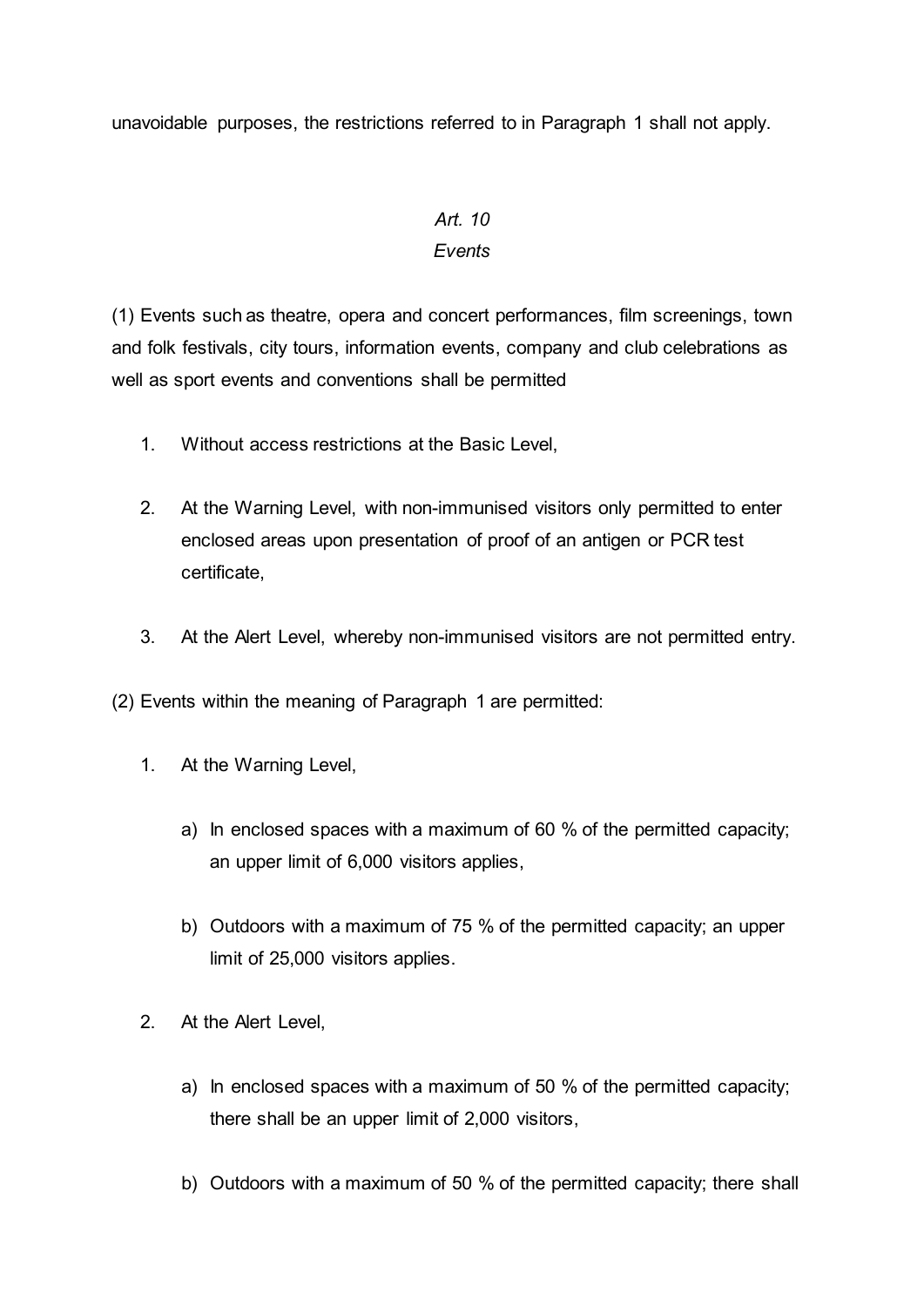be an upper limit of 5,000 visitors,

(3) By way of derogation from Art. 7 Paragraph 2, for events exceeding 10,000 visitors, the hygiene concept must be submitted to the locally competent public health authority. Insofar as the health authority identifies deficiencies, the hygiene concept shall be adapted immediately in accordance with the requirements of the health authority.

(4) Notwithstanding Paragraph 1, the following events are permitted without restrictions, whereby participants are exempt from the obligation to present proof of testing and the prohibition of admission in accordance with Paragraph 1 Numerals 2 and  $3<sup>1</sup>$ 

- 1. Committee meetings of legal entities, companies and comparable associations; this does not apply at the Alert Level where non-immunised participants have to provide antigen or PCR test evidence,
- 2. Events that serve public safety and order or social welfare,
- 3. Events in the area of child and youth welfare services that are carried out within the framework of services or measures according to Arts. 14, 27 to 35a, 41 to 42e with the exception of Art. 42a Paragraph 3a SGB VIII, and
- 4. Events for similarly weighty and irrefutable reasons.

(5) Anyone holding an event must prepare a hygiene concept. An organiser shall assume overall responsibility for the organisation. Implementation is only permitted with controlled access for visitors. Employees and other contributors as well as athletes shall not be taken into account when determining number of visitors.

(6) Notwithstanding Paragraphs 1 and 5, events and meetings of the organs, parts of organs and other bodies of the legislative, judicial and executive branches as well as of self-government, as well as nomination and election campaign events and the collection of support signatures required for municipal elections, petitions for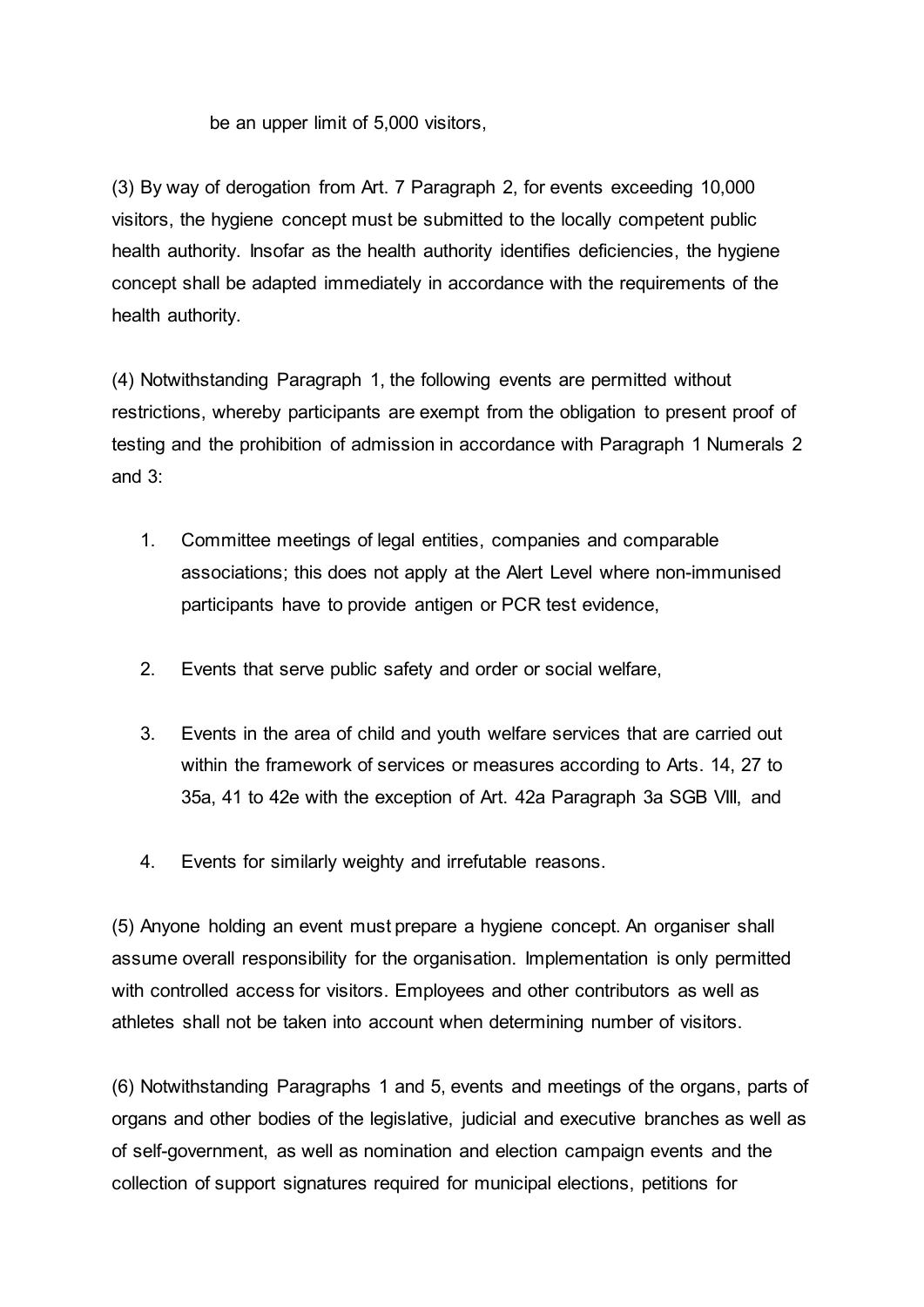referendums, petitions for motions, citizens' petitions, residents' petitions and residents' meetings are permitted without the preparation of a hygiene concept. Nonimmunised participants are exempt from the obligation to present proof of testing and the prohibition of access according to Paragraph 1 Numerals 2 and 3, with nonimmunised participants of events and meetings in the area of self-administration at the Alert Level only being allowed access after presentation of proof of antigen or PCR testing. Non-immunised visitors to events and meetings within the meaning of Sentence 1 are not required to present proof of testing at the Basic and Warning Levels; at the Alert Level, by way of derogation from Paragraph 1 Numeral 3, they are permitted entry after presenting proof of antigen or PCR testing. In accordance with Art. 3 Paragraph 1, the obligation to wear a mask shall only apply to visitors of these events and for voters in municipal elections and referenda.

(7) An event within the meaning of this provision is a temporary and localised and planned event with a defined objective or intention under the responsibility of an organiser, a person, organisation or institution in which a group of people specifically participates.

# *Art. 11 Town and Folk Festivals*

(Abolished)

### *Art. 12*

## *Meetings under Article 8 of the Basic Law*

(1) Gatherings intended to serve the exercise of the fundamental right of freedom of assembly under Article 8 of the Basic Law shall be permitted. The competent authorities may impose conditions, for example on compliance with hygiene requirements.

(2) Gatherings may be prohibited if protection against infection cannot be achieved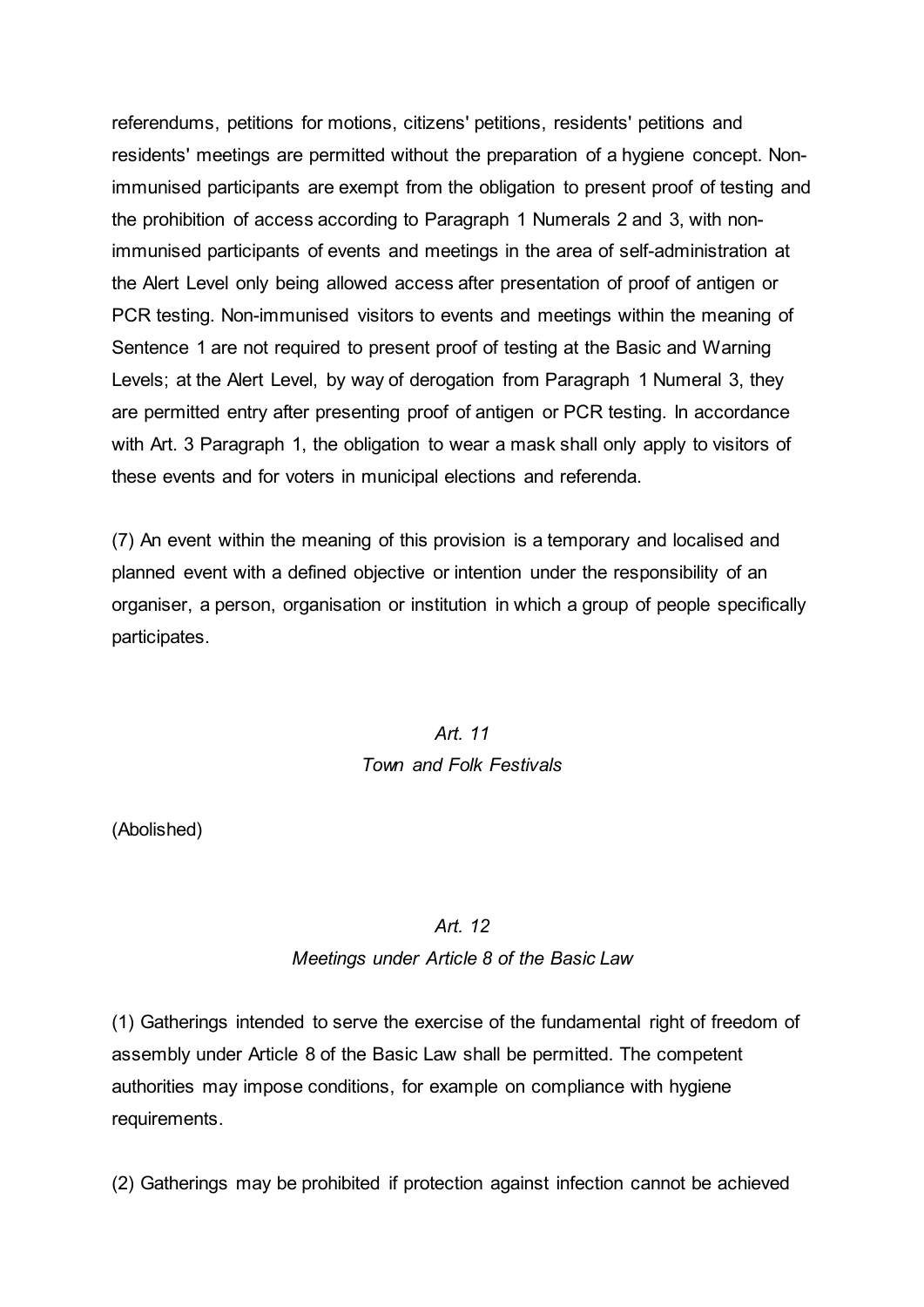by other means, in particular by imposing conditions.

## *Art. 13*

# *Events Organised by Religious, Faith and Non-Confessional Organisations as well as Events in the Case of Death*

(1) Events organised by churches as well as religious and faith communities for the practice of religion and corresponding events of non-confessional organisations shall be permitted.

(2) Burials, urn burials and prayers for the dead are permitted.

(3) Anyone holding an event under Paragraphs 1 or 2 shall establish a hygiene concept in accordance with Art. 7. At the Alert Level, a distance of 1.5 metres must be maintained from other persons in the cases referred to in Paragraphs 1 or 2, unless compliance with the minimum distance is unreasonable in an individual case.

### *Art. 14*

### *Cultural, Recreational and Other Establishments, and Transportation*

(1) The operation of cultural institutions such as galleries, museums, memorials, archives, libraries and similar institutions, sports facilities, baths and bathing lakes with controlled access, saunas and similar establishments, river and lake navigation in excursion traffic, tourist bus, rail and cableway transport, ski lifts and similar establishments, amusement parks, zoological and botanical gardens, high ropes courses and similar establishments, shall be permitted to the public

- 1. Without any access restrictions at the Basic Level,
- 2. At the Warning Level, with non-immunised visitors only permitted entry after presenting proof of antigen or PCR testing,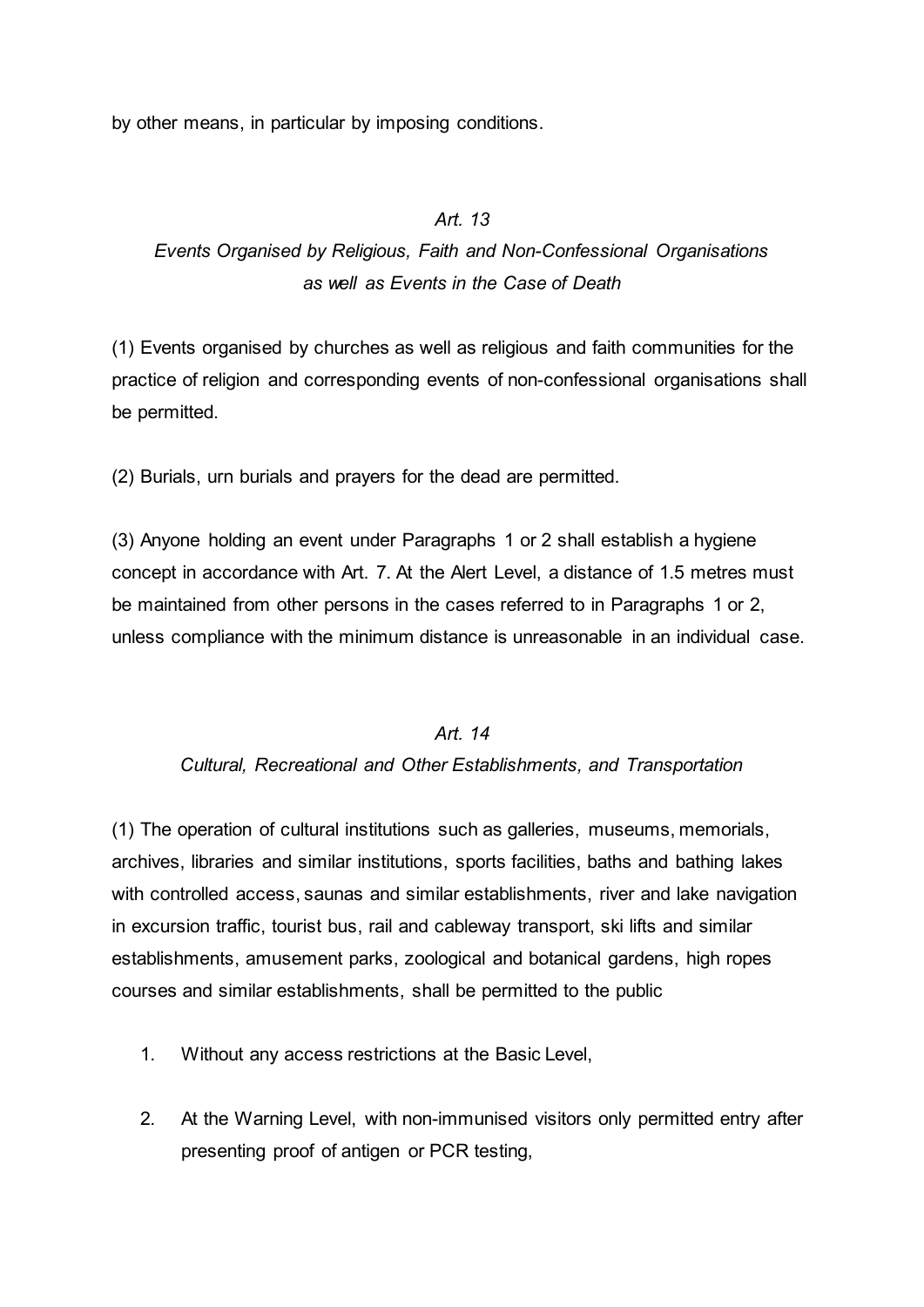3. At the Alert Level, whereby non-immunised visitors are not permitted entry.

The collection and return of media in libraries and archives is possible without restrictions. Notwithstanding Sentence 1, access to the state libraries and archives as well as access to sports facilities for the practice of sports for official purposes and rehabilitation sports shall be permitted to non-immunised visitors at the Alert Level upon presentation of an antigen or PCR test certificate. The practice of sports outside of sports facilities is governed by Art. 9.

(1a) The operation of trade fairs and exhibitions shall be

- 1. Permitted without any access restrictions at the Basic Level,
- 2. Permitted at the Warning Level, whereby non-immunised visitors are only permitted to enter upon presentation of an antigen or PCR test certificate,
- 3. Permitted at the Alert level, with non-immunised visitors not permitted access.

(2) In saunas, regular exchange of the room air must be ensured. It is prohibited to disperse air in the course of infusions. Access to facilities with aerosol formation, in particular steam baths and hot air rooms, shall only be permitted to non-immunised visitors at the Basic Level upon presentation of proof of antigen or PCR testing and is not permitted at the Warning and Alert Levels; the exemptions of Art. 5 Paragraph 1 Sentence 3 and Paragraph 3 do not apply.

(3) The operation of prostitution establishments, brothels and similar establishments as well as any other exercise of the prostitution trade within the meaning of Art. 2 Paragraph 3 of the Prostitution Protection Act of 21 October 2016 (Federal Law Gazette I, p. 2372), as last amended by Art. 5 Paragraph 1 of the Act of 9 March 2021 (Federal Law Gazette I, p. 327), shall be permitted for the general public

1. At the Basic and Warning Levels, whereby non-immunised visitors are only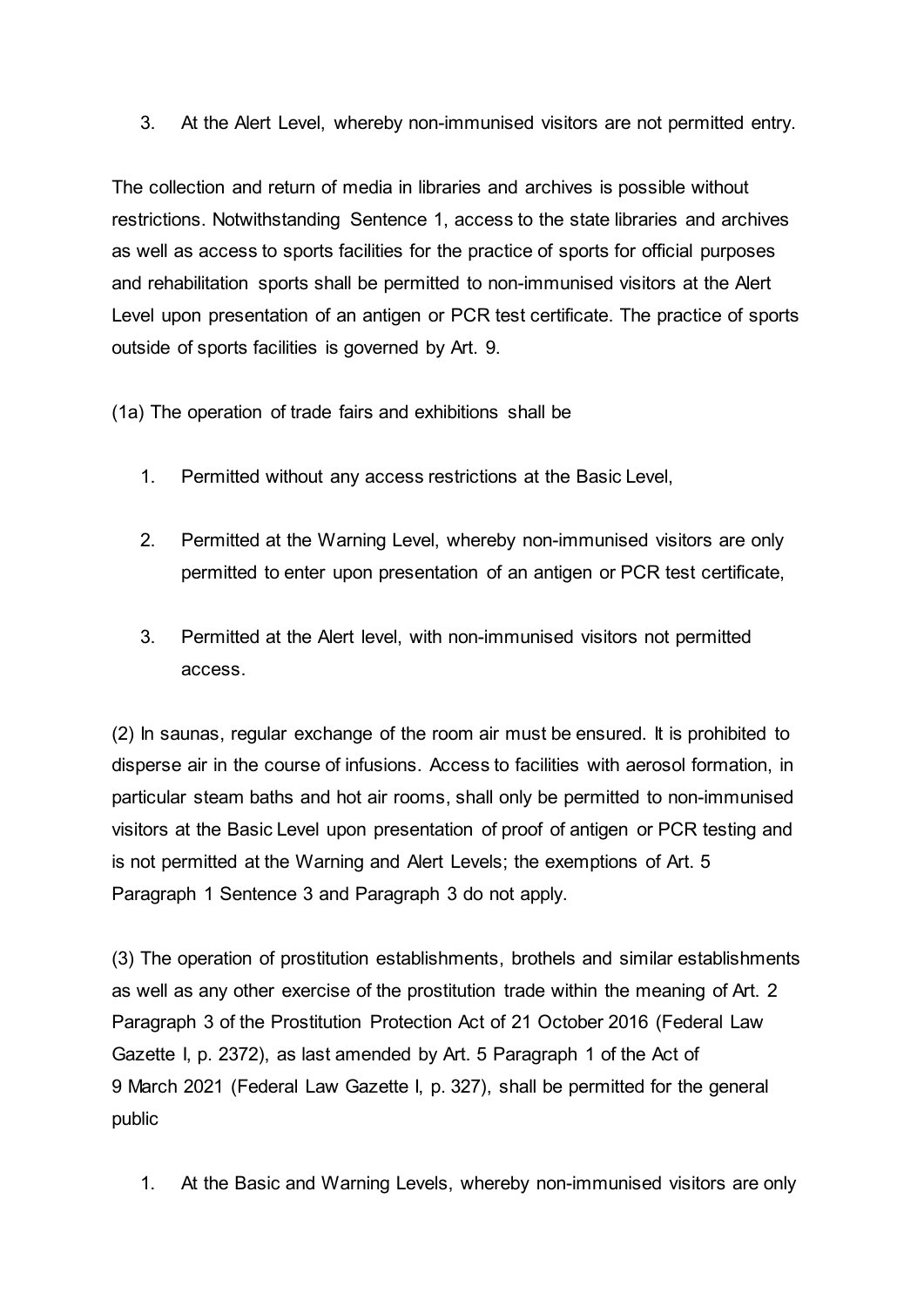allowed entry upon presentation of proof of an antigen or PCR testing,

2. At the Alert Level, whereby non-immunised visitors are not permitted entry.

(4) The operation of discotheques, clubs as well as other establishments and events that are operated in a club-like manner shall, for the general public,

- 1. Be permitted at the Basic Level, whereby non-immunised visitors are only allowed access to enclosed areas upon presentation of proof of an antigen or PCR testing,
- 2. Permitted at the Warning and Alert Levels, with access only permitted to immunised visitors upon presentation of proof of antigen or PCR testing.

The exemptions of Art. 4 Paragraph 1a, Art. 5 Paragraph 1 Sentence 3 and Paragraph 3 shall not apply.

(5) Any person operating an establishment under Paragraphs 1 to 4 shall draw up a hygiene concept.

## *Art. 15*

### *Extracurricular and Vocational Education*

(1) Extracurricular and adult education offerings such as adult education courses, offers by music, art and youth art schools and similar offers shall be permitted

- 1. Without any access restrictions at the Basic Level,
- 2. At the Warning Level, with non-immunised visitors only permitted to enter after presenting proof of an antigen or PCR test,
- 3. At the Alert Level, whereby non-immunised visitors are not permitted entry,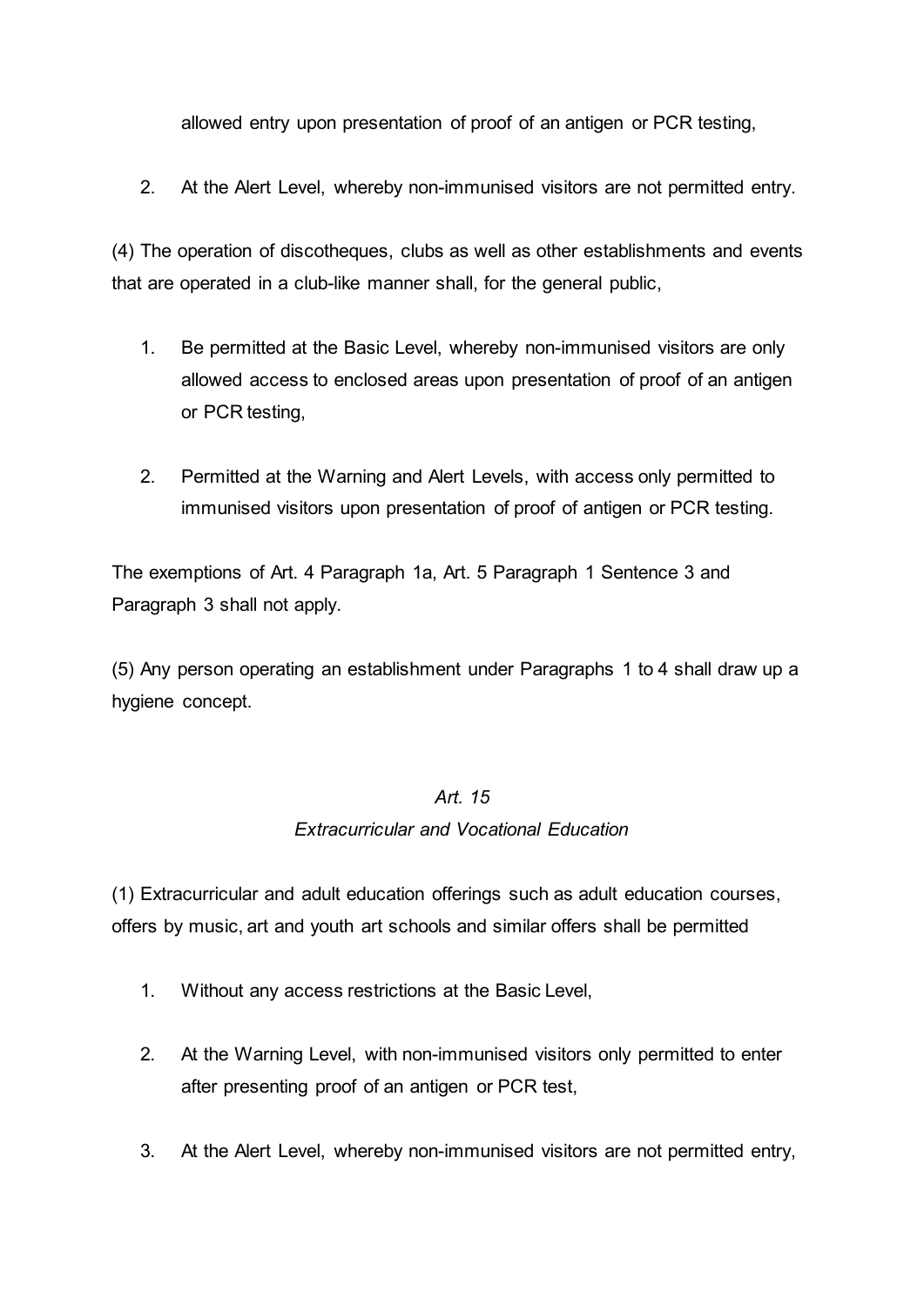(2) Events of vocational training pursuant to the Vocational Training Act or the Handicrafts Code as well as examinations and examination preparations, the implementation of labour market policy measures and other further and continuing vocational training, of language and integration courses, the conduct of practical and theoretical driving, boating and flying school training and of practical and theoretical examinations, as well as the conduct of postgraduate seminars pursuant to Art. 2b of the Road Traffic Act ("StVG") and driving aptitude seminars pursuant to Art. 4a of the StVG and comparable offers shall be permitted at the Basic Level without access restrictions. At the Warning and Alert Levels, visitors shall only be allowed access to enclosed areas upon presentation of proof of antigen or PCR testing; for events lasting several days, a current antigen or PCR test certificate shall be submitted every three days. For examinations, proof of testing according to Sentence 2 is not required if a minimum distance of 1.5 metres is maintained at all times and if there is spatial separation from other participants who have provided proof of testing, vaccination or recovery. Notwithstanding Art. 3 Paragraph 1 Sentence 2, only the obligation to wear a medical mask in enclosed spaces applies during an examination. The implementation of the 2G option model is not possible for vocational training events according to the Vocational Training Act or the Crafts Code as well as for examinations and examination preparations, the implementation of labour market policy measures and other vocational further and advanced training as well as language and integration courses.

(3) Nursing schools, schools for health care professions and specialised schools for social work under the departmental responsibility of the Ministry of Social Affairs, further education and training institutions for nursing and health care professions, the State Fire Brigade School, as well as schools for activities in the emergency services and schools under the departmental responsibility of the Ministry of Rural Areas as well as the Ministry of Finances shall offer two antigen tests each school week to the pupils involved in classroom teaching and to the staff working at the institutions in classroom teaching. The time and organisation of tests to be carried out shall be determined by the school administration. Admission for non-immunised persons shall only be permitted upon presentation of proof of testing. Proof of testing shall be deemed to have been provided if the person concerned has taken part in the testing and has tested negative; this shall also apply if, at the school, the testing is not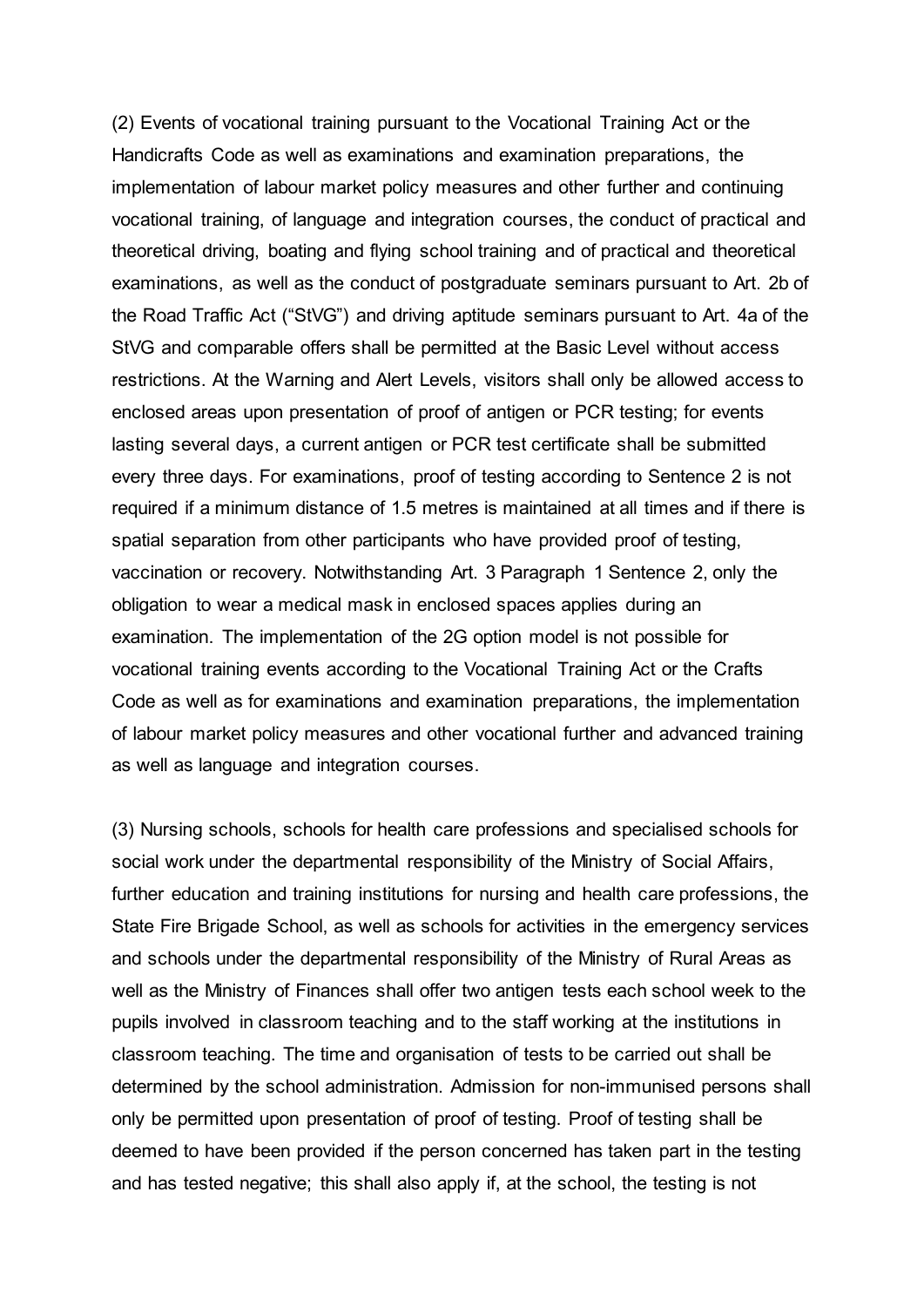carried out before or immediately after entering the school premises but at a later point in the school day. The proof must not be provided

- 1. For participation in intermediate and final examinations or in performance assessments required for the award of grades,
- 2. For entering the school premises for a short period of time, insofar as this is absolutely necessary for participation in the distance learning course, or
- 3. For entry by service providers that is required at short notice for the operation of the school or takes place outside operating hours.

For intermediate and final examinations, the school administration shall take appropriate measures to separate persons without a certificate from the other examination candidates.

(4) Anyone who provides extracurricular and vocational education and training shall draw up a hygiene concept.

## *Art. 16*

## *Gastronomy, Accommodation and Entertainment Venues*

(1) The operation of gastronomy, entertainment venues and similar establishments shall be permitted

- 1. At the Basic Level, whereby non-immunised visitors are only allowed access to enclosed areas upon presentation of proof of antigen or PCR testing,
- 2. At the Warning Level, with non-immunised visitors only allowed access after presenting proof of an antigen or PCR test,
- 3. At the Alert Level, with only immunised persons permitted access,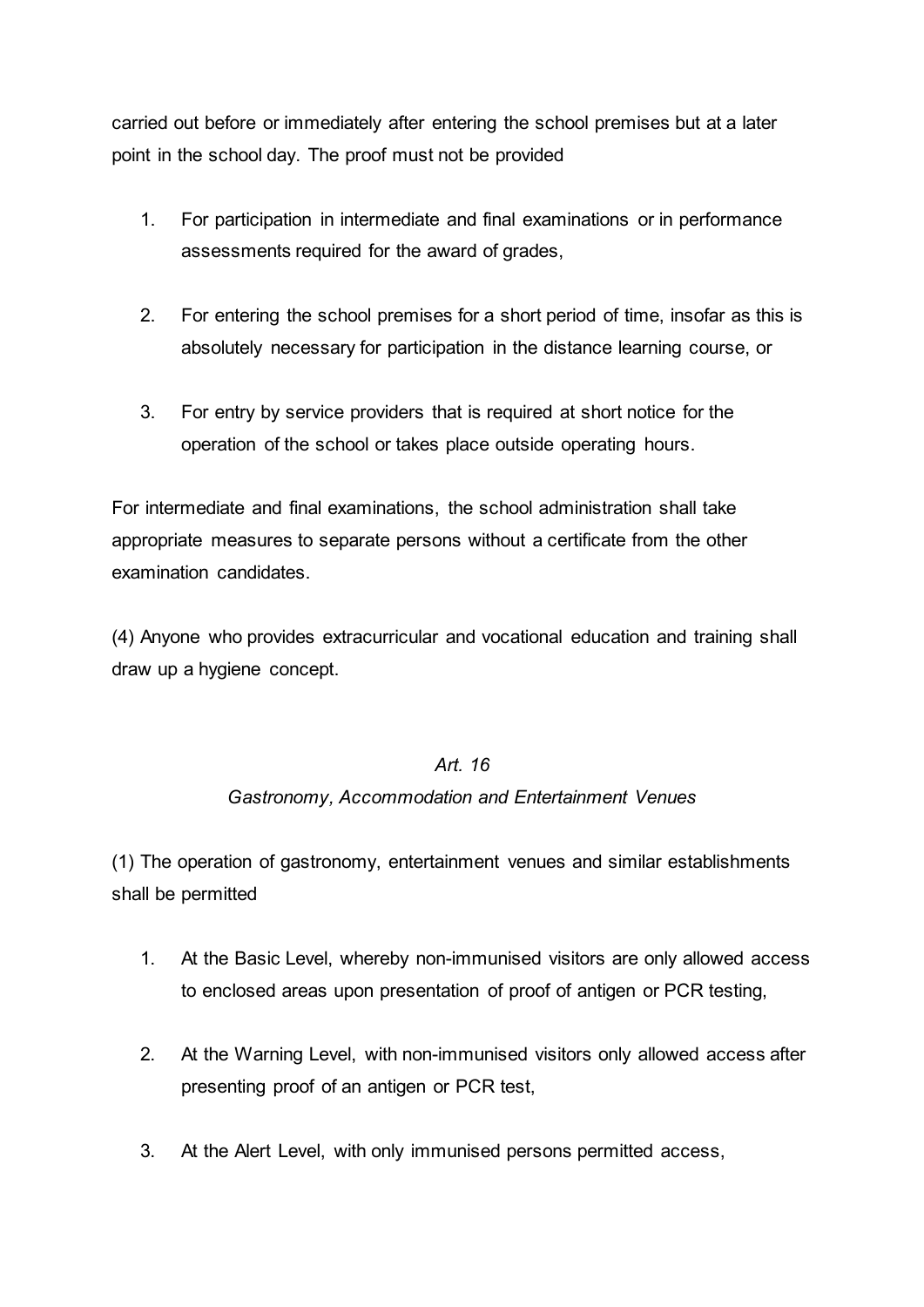Over-the-counter sales and the collection of drinks and food exclusively for takeaway are possible without the access restrictions of Sentence 1. For private gatherings in catering establishments, the provisions of Art. 9 shall apply to the participating persons in addition to the access regulations of Sentence 1.

(2) The operation of canteens, cafeterias at universities and academies under the Academies Act as well as company canteens within the meaning of Art. 25 Paragraph 1 of the Restaurants Act ("GastG") in the version published on 20 November 1998 (Federal Law Gazette I, p. 3418), as last amended by Article 14 of the Act of 10 March 2017 (Federal Law Gazette I, p. 420), shall be permitted for use by members of the respective institution as well as for external immunised persons; for non-immunised external persons

- 1. Access to enclosed areas shall only be permitted, at the Basic Level, upon presentation of proof of antigen or PCR test certificate,
- 2. Access shall only be permitted after presenting proof of an antigen or PCR test certificate,
- 3. At the Alert Level, access shall not be permitted,

Over-the-counter sales and the collection of drinks and food exclusively for takeaway are possible without restriction.

(3) The operation of accommodation businesses and similar establishments shall be permitted

- 1. Without any restrictions at the Basic Level,
- 2. At the Warning Level, whereby non-immunised visitors are only permitted entry upon presentation of proof of antigen or PCR testing,
- 3. At the Alert Level, whereby non-immunised persons are not permitted entry; in the case of necessary business or official overnight stays or in special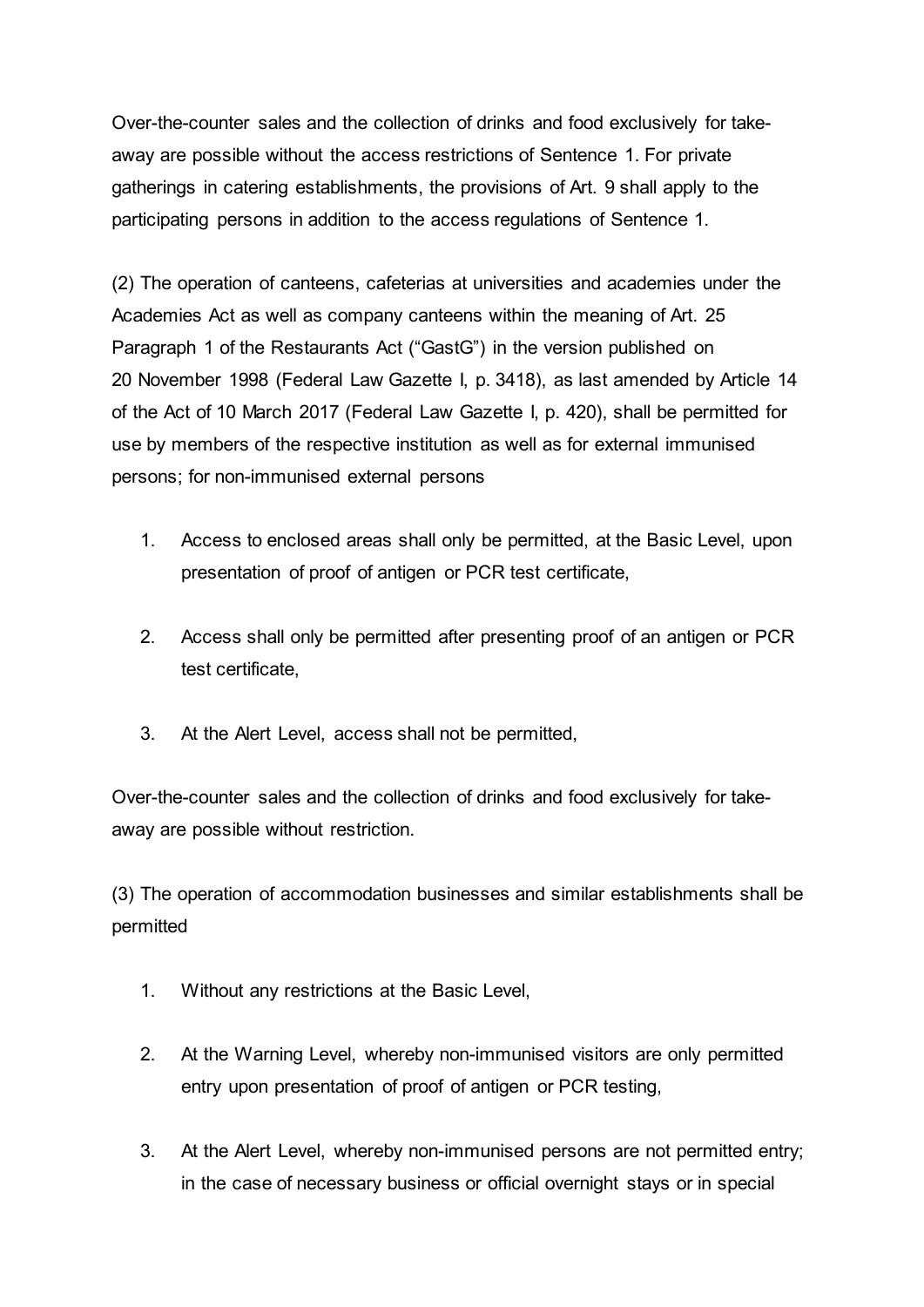cases of hardship, non-immunised persons are permitted entry upon presentation of an antigen or PCR test certificate.

At the Warning and Alert Levels, an up-to-date antigen or PCR test certificate must be submitted again every three days. The use of recreational facilities and gastronomic establishments by accommodation guests shall be governed by Art. 14 Paragraphs 1 to 4 and Art. 16 Paragraph 1.

(4) Anyone operating an establishment in accordance with Paragraphs 1 to 3 shall draw up a hygiene concept.

## *Art. 17*

## *Trade and Service Companies*

(1) The operation of retail trade, shops and markets shall be permitted without any access restrictions.

(2) The provision of services close to the body shall be permitted

- 1. Without any access restrictions at the Basic Level,
- 2. At the Warning Level, whereby non-immunised visitors are only permitted access upon presentation of proof of antigen or PCR testing,
- 3. At the Alert Level, whereby access is only permitted for immunised persons.

For the use of health-related services, Art. 28b Paragraph 2 IfSG remains unaffected. In order to use hairdressing services, access is permitted, notwithstanding Sentence 1 Numeral 3, for non-immunised persons upon presentation of an antigen or PCR test certificate.

(3) Anyone operating a retail establishment, a shop, a market in the sense of Paragraph 1, a commercial or service business with customer traffic or a similar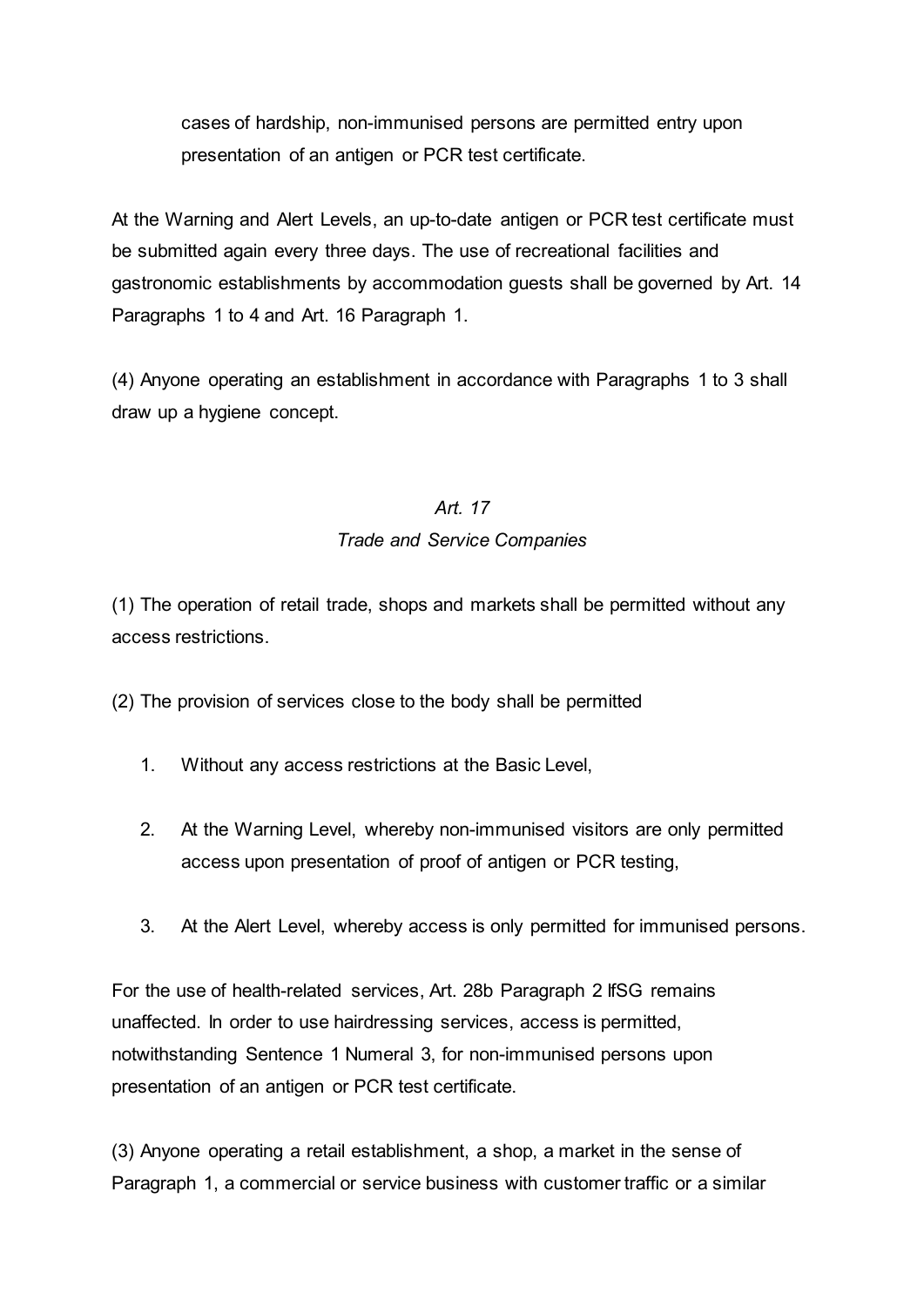establishment and anyone providing services close to the body shall draw up a hygiene concept.

### *Art. 17a*

### *Access to Municipal Administrations*

At the Alert Level, non-immunised visitors are only allowed to enter administrative buildings of municipal administrations upon the presentation of proof of an antigen or PCR test. The head of the authority may allow exceptions from the access regulation of Sentence 1 for certain administrative areas or certain administrative services as well as for the collection and return of documents.

# *Art. 18 Testing of the Self-Employed*

(1) Non-immunised self-employed persons who are not employers in the sense of Art. 2 Paragraph 3 ArbSchG and for whom physical contact with third parties cannot be ruled out are obliged to carry out and document tests every working day. The evidence of the tests shall be kept for a period of 4 weeks and shall be presented to the competent authority upon request.

### *Art. 19*

### *Slaughterhouses and the Use of Seasonal Workers in Agriculture*

### (1) The non-immunised employees of

1. Slaughterhouses, cutting plants, meat processing plants, game processing plants and other businesses producing and handling foodstuffs made from unprocessed meat with more than 30 employees, insofar as they are employed in the slaughtering and cutting sector, and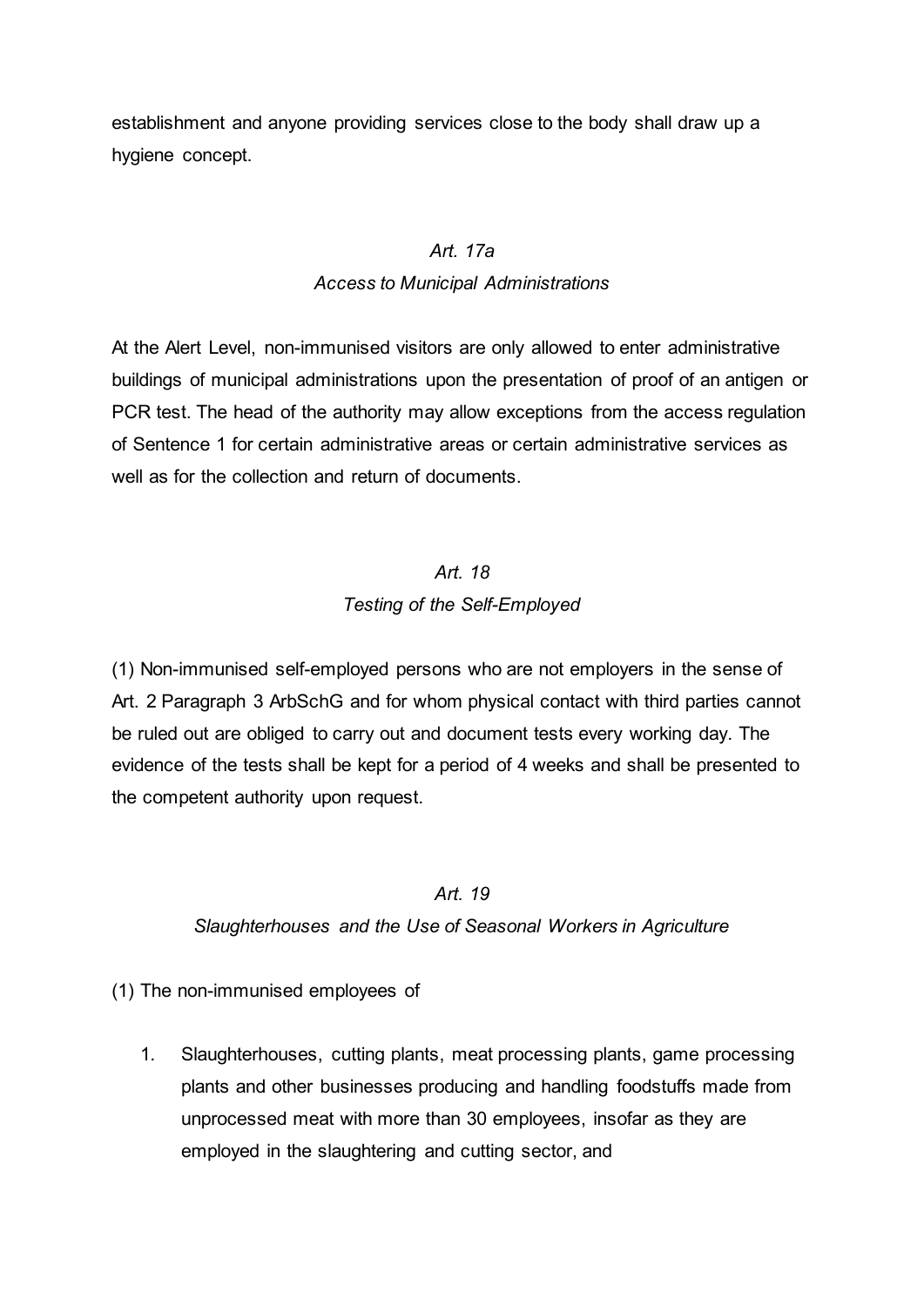2. Agricultural businesses, including special crop businesses, with more than ten seasonal workers, in the period of the employment of seasonal workers

shall, before they begin work for the first time, present a proof of antigen or PCR testing. The test proofs shall be submitted to the operator upon request. The organisation and financing of the testing is the responsibility of the operator, unless otherwise guaranteed. On agricultural operations, the obligation to wear a medical mask does not apply outside enclosed spaces.

(2) Anyone operating establishments referred to in Paragraph 1 Sentence 1 shall draw up a hygiene concept. Notwithstanding Art. 7 Paragraph 2, the hygiene concept shall be submitted to the locally competent health authority. Insofar as these deficiencies are identified, the hygiene concept is to be adjusted immediately based on the specifications of the health authority.

(3) At the request of the operator, the locally responsible health authority may permit exemptions from the testing obligations under Paragraph 1 for employees of a work area if the operator presents reasons within the framework of a specific hygiene concept that make a deviation appear justifiable.

*Part 3 - Final Regulations*

### *Art. 20*

## *Further Measures, Individual Case Decisions, Model Projects*

(1) In individual cases, the responsible authorities may allow deviations from the requirements set out by or on the basis of this Ordinance for an important reason. This Ordinance and Ordinances adopted pursuant to this Ordinance shall be without prejudice to the right of the competent authorities to adopt further-reaching measures to protect against infection.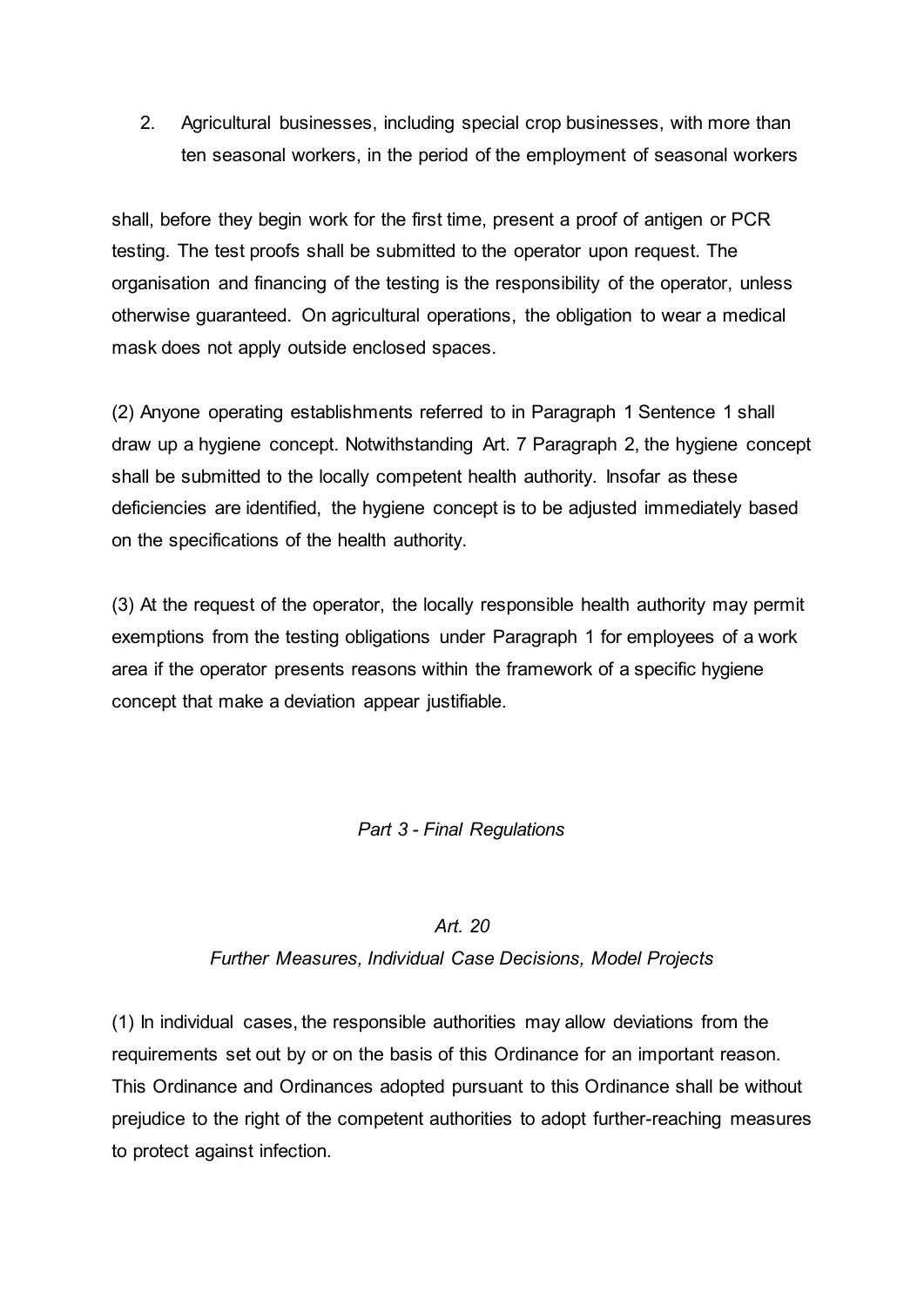(2) The Ministry of Social Affairs may issue instructions to the competent authorities within the framework of official and technical supervision for supplementary regional measures in the event of an exceptionally high incidence of infection (hot-spot strategy).

(3) In agreement with the Ministry of Social Affairs, the responsible authorities may approve model projects. Insofar as model projects have proven successful in the assessment of the Ministry of Social Affairs, it may approve further comparable projects upon application.

## *Art. 21*

*Statutory Order Authorisations for Institutions, Companies, Offers and Activities*

(1) Pursuant to Art. 32 Sentence 2 IfSG, the Ministry of Education and Cultural Affairs is authorised to stipulate through statutory order for

- 1. The operation of schools within its departmental responsibility, childcare services of the reliable primary school and flexible afternoon care, afterschool care facilities and after-school care centres, day-care facilities for children, primary school support classes, school kindergartens and day-care centres for children, and
- 2. Events of religious, faith and ideological communities as well as events in the event of deaths,

conditions, requirements and other implementing rules to protect against infection with the Corona virus, in particular hygiene requirements, upper limits on the number of persons, testing and masking obligations, access and participation prohibitions, prohibitions on operation, modalities of emergency care and requirements for the resumption of operation.

(2) Pursuant to Art. 32 Sentence 2 IfSG, the Ministry of Science, in agreement with the Ministry of Social Affairs, is authorised, through statutory orders for the operation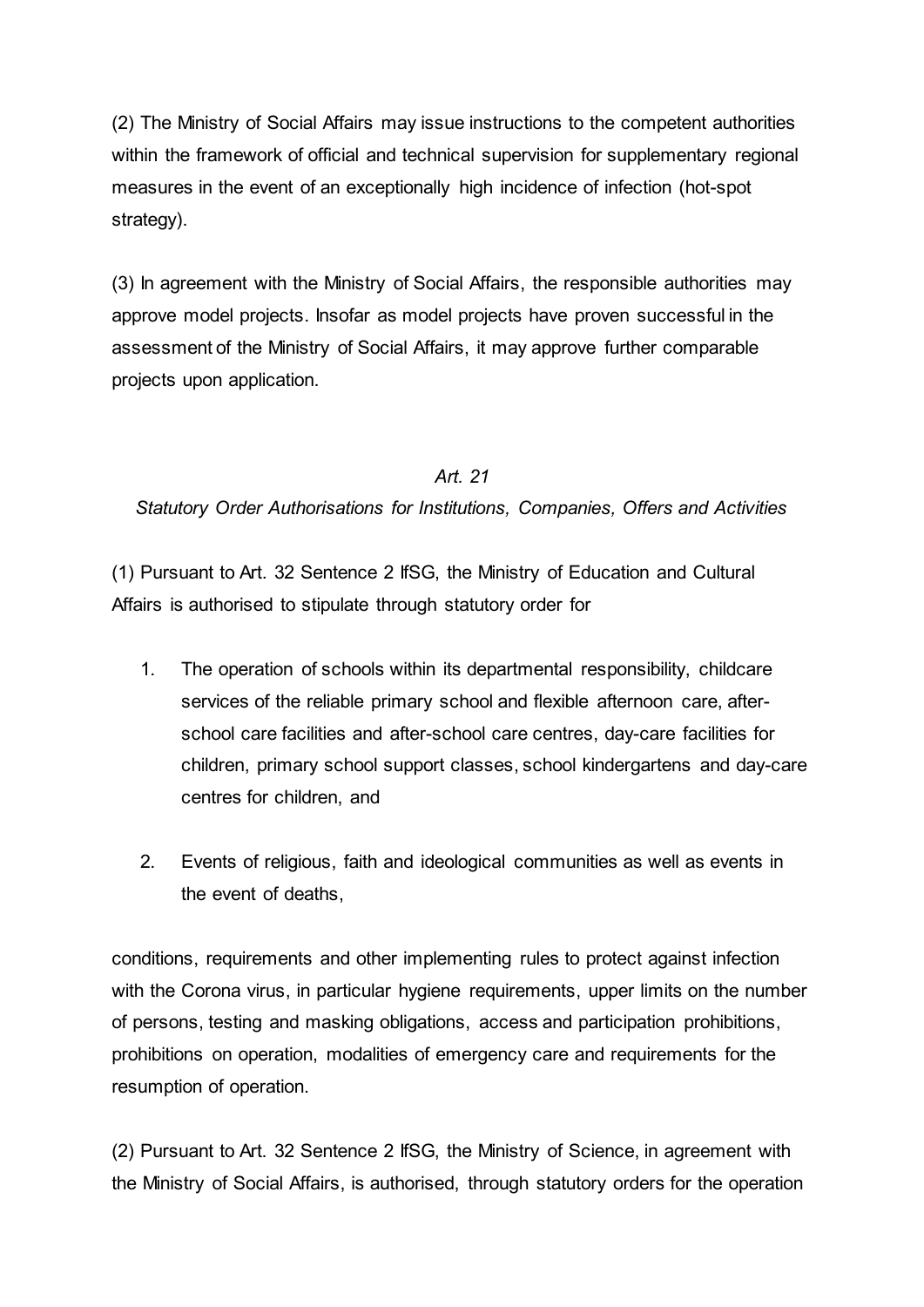- 1. Universities, academies according to the Academies Act, libraries and archives,
- 2. Student services, and
- 3. Art and cultural institutions, other than those referred to in Numeral 1 and Paragraph 5, as well as cinemas

to stipulate the conditions and requirements, in particular hygiene requirements, testing and masking obligations and access and participation prohibitions for protection against any infection with the Corona virus. Sentence 1 Numeral 1 shall not apply to the Baden-Württemberg Police University, including the Executive Board for Education of the Baden-Württemberg Police University and the Schwetzingen School of Law and the Education Centre Correctional Services Baden-Württemberg. For the Baden-Württemberg Police University including the duties of an Executive Board for Education of the Baden-Württemberg Police University, the Ministry of the Interior, and for the Schwetzingen School of Law as well as the Education Centre Correctional Services Baden-Württemberg, the Ministry of Justice may specify exemptions from the restrictions of this Ordinance necessary for the training, study and further education and the preparation and holding of examinations as well as for the recruitment procedure and conditions and requirements, in particular hygiene requirements, testing and masking obligations and access prohibitions for protection against infection with the Corona virus.

(3) Pursuant to Art. 32 Sentence 2 IfSG, the Ministry of Social Affairs is authorised, through statutory orders for the operation of

- 1. Hospitals, preventive and rehabilitation facilities, dialysis facilities and day clinics,
- 2. Facilities for people with care and support needs or with disabilities,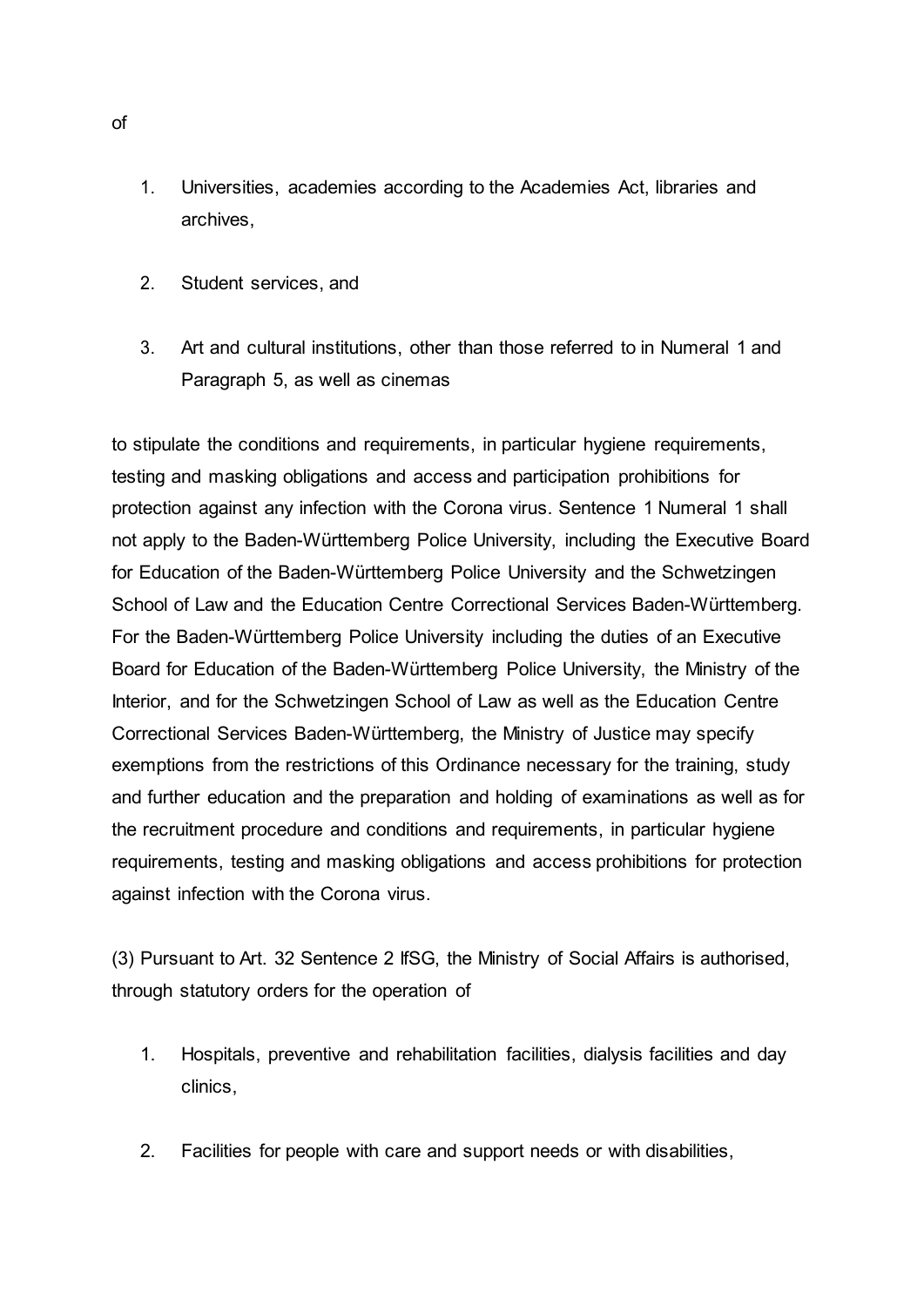- 3. Facilities for the homeless,
- 4. Outpatient assisted living projects of the homeless assistance as well as outpatient assisted living communities for which a provider is responsible in accordance with the Residence, Participation and Care Act,
- 5. Care and support services in and around the care sector,
- 6. Offerings in child and youth work as well as in youth social work in accordance with Arts. 11 and 13 of Book VIII of the Social Code, the promotion of education in the family in accordance with Art. 16 of Book VIII of the Social Code, and the Frühe Hilfen,
- 7. Nursing schools, schools for health care professions and technical schools for social services within its departmental responsibility,
- 8. Further education and training centres for the nursing and health care professions, as well as
- 9. Schools for rescue service work

to stipulate the conditions and requirements, in particular hygiene requirements, testing and masking obligations and access prohibitions for the protection against any infection with Corona virus.

(4) Pursuant to Art. 32 Sentence 2 IfSG, the Ministry of Justice shall be authorised, through statutory orders for the protection against any infection with the Corona virus, to stipulate

- 1. For the operation of correctional facilities, the conditions and requirements, in particular hygiene requirements, testing and masking obligations and access prohibitions,
- 2. For the operation of state facilities for initial admission, conditions and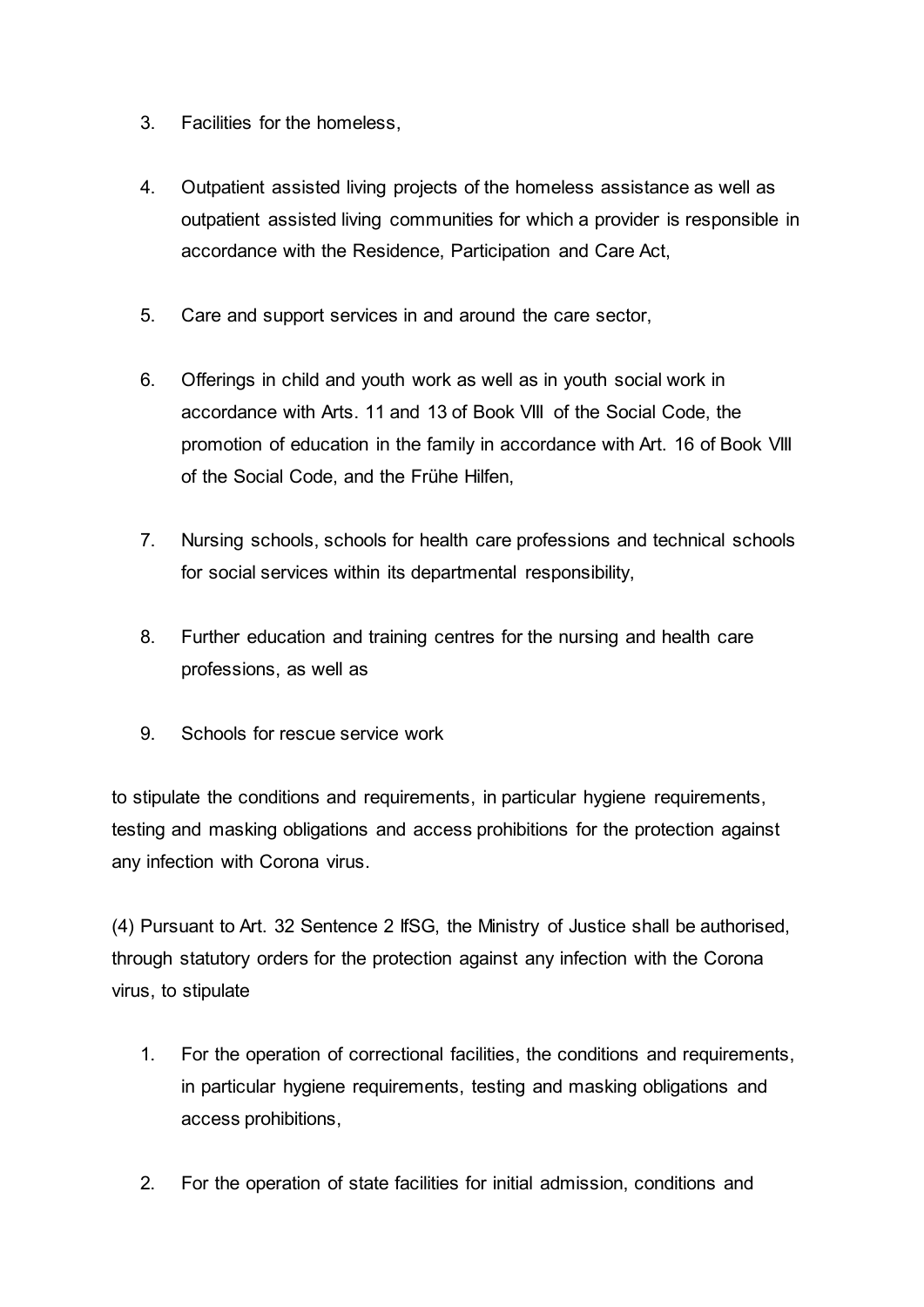requirements, in particular hygiene requirements, testing and masking obligations and access prohibitions and

3. The separation of persons who are newly admitted to a state facility for initial admission or who are admitted after a longer period of absence.

(5) Pursuant to Art. 32 Sentence 2 IfSG, the Ministry of Education and Cultural Affairs and the Ministry of Social Affairs are authorised, through joint statutory orders

- 1. For the operation of public and private sports facilities and sports grounds, gyms and yoga studios and for the organisation of sports competitions, as well as for the operation of dance and ballet schools and similar establishments,
- 2. For the operation of bathing facilities including saunas and bathing lakes with controlled access, as well as
- 3. For the operation of music schools, art schools and youth art schools and similar institutions

to stipulate conditions and requirements, in particular hygiene requirements, testing and masking obligations and access prohibitions for the protection against any infection with the Corona virus.

(6) Pursuant to Art. 32 Sentence 2 IfSG, the Ministry of Transport and the Ministry of Social Affairs are authorised, through joint statutory orders for

- 1. Public and tourist passenger transport, including restaurant services within the meaning of Art. 25 Paragraph 1 Sentence 2 GastG, and
- 2. Theoretical and practical driving, boat and flight training, theoretical and practical examinations as well as the practical training contents of the initial and further training of officially recognised experts and examiners for motor vehicle, boat and air traffic, as well as other offers of driving schools that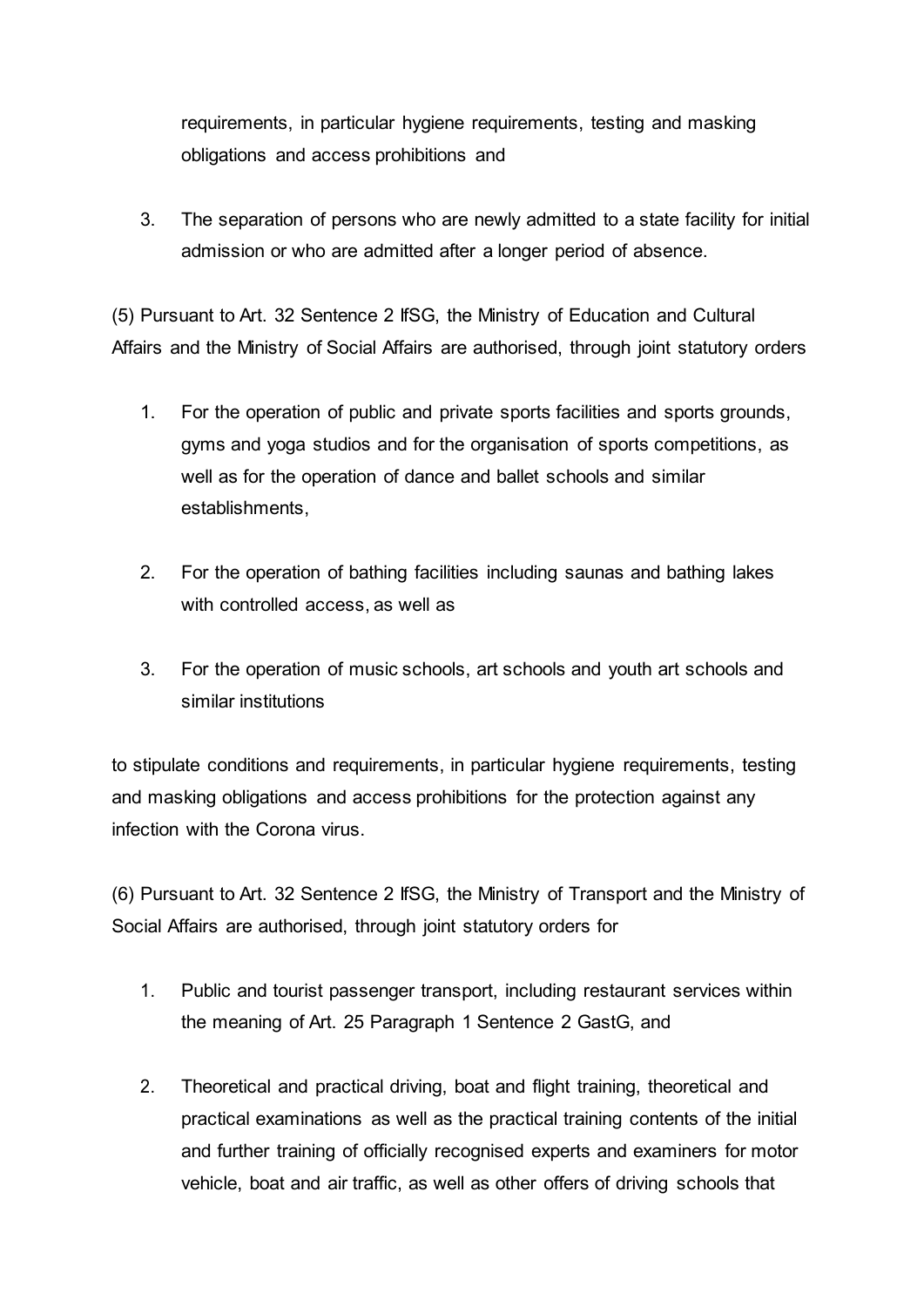#### result directly from the Driving Licence Ordinance or the Road Traffic Act,

to stipulate conditions and requirements, in particular hygiene requirements, testing and masking obligations and access prohibitions for the protection against any infection with Corona virus.

(7) Pursuant to Art. 32 Sentence 2 IfSG, the Ministry of Economics and the Ministry of Social Affairs are authorised, through joint statutory orders for

- 1. The retail trade,
- 2. The accommodation sector,
- 3. The hotel and restaurant industry, including catering establishments within the meaning of Art. 25 Paragraph 1 Sentence 1 and Paragraph 2 GastG,
- 4. Trade fairs, exhibitions as well as conventions,
- 5. Industrial art,
- 6. Hairdressing, massage, cosmetic, tanning, nail, tattoo and piercing studios, medical and non-medical foot care establishments,
- 7. Places of entertainment,
- 8. Theme parks, including those that are operated as an itinerant trade within the meaning of Art. 55 Paragraph 1 of the Industrial Code ("GewO"), and
- 9. Markets within the meaning of Arts. 66 to 68 GewO

to stipulate conditions and requirements, in particular hygiene requirements, testing and masking obligations and access prohibitions for the protection against any infection with Corona virus.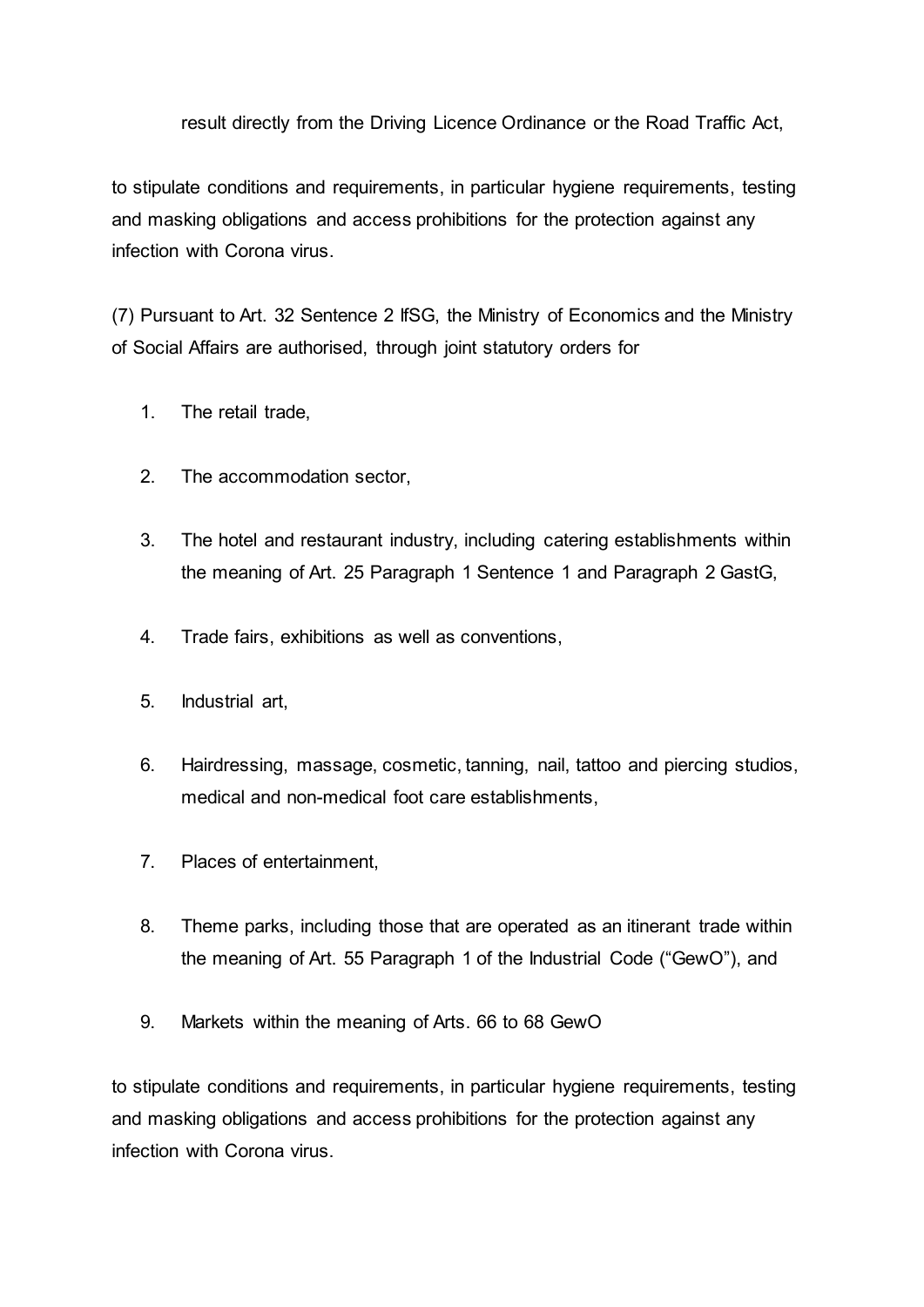(8) Pursuant to Art. 32 Sentence 2 IfSG, the Ministry of Social Affairs is authorised to stipulate through statutory order conditions and requirements, in particular hygiene requirements, testing and masking obligations and access prohibitions in agreement with the respective competent ministry for other institutions, establishments, offerings and activities not regulated separately in this Ordinance for the protection against any infection with the Corona virus.

#### *Art. 22*

### *Ordinance Authorisations on Separation Obligations*

Pursuant to Art. 32 Sentence 2 IfSG, the Ministry of Social Affairs shall be authorised to issue by statutory order regulations on separation obligations and related additional obligations and measures in order to combat the Corona virus, in particular

- 1. The separation of sick persons, persons suspected of being sick, persons suspected of being infected and carriers, in a suitable manner in accordance with Art. 30 Paragraph 1 Sentence 2 IfSG,
- 2. The obligation of household members of contact persons of persons tested positive for the Corona virus as well as of persons tested positive by means of a self-test to undergo an antigen or PCR test, according to Art. 28 Paragraph 1 Sentence 1 IfSG,

as well as to prescribe exceptions to this and conditions including further orders to this effect.

### *Art. 23*

#### *Ordinance Authorisations on the Processing of Personal Data*

Pursuant to Art. 32 Sentence 2 IfSG, the Ministry of Social Affairs and the Ministry of the Interior are authorised to regulate by means of a joint statutory order further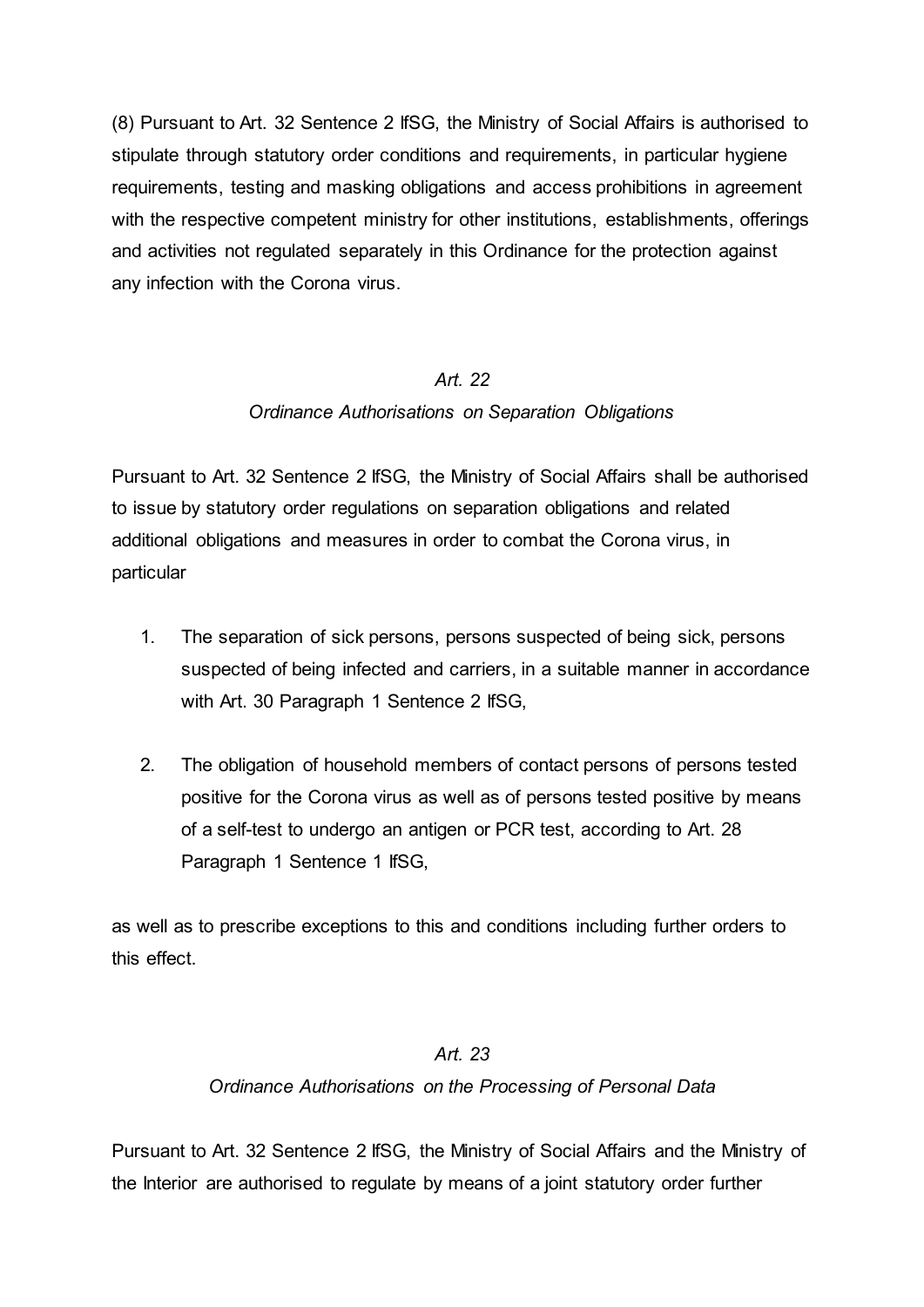details on the processing of personal data between health authorities, local police authorities and the police enforcement service, insofar as this is necessary to protect against infection

- 1. For the protection of law enforcement officers as well as the staff of local police forces against infection during operations,
- 2. For the ordering, implementation, monitoring and execution of measures in accordance with the [German] Infection Protection Act,
- 3. For the prosecution of criminal offences and administrative offences according to the [German] Infection Protection Act and on the basis of statutory orders issued on the basis thereof, and
- 4. To examine the capacity for detention or placement and the need for isolated placement in detention centres and prisons.

## *Art. 24*

## *Regulatory Offences*

Within the meaning of Art. 73 Paragraph 1a Numeral 24 IfSG, a regulatory offence is committed by anyone who deliberately or negligently,

- 1. Contrary to Art. 3, Paragraph 1, Art. 10 Paragraph 6 Sentence 4, or Art. 15 Paragraph 2 Sentence 4 does not wear a medical mask or a respiratory protection mask,
- 2. Contrary to Art. 4 Paragraph 1 Sentence 2, participates in an event without presenting proof of vaccination or recovery issued in his or her name or enters a facility without presenting proof of vaccination or recovery issued in his or her name,
- 3. Contrary to Art. 6, also in conjunction with Art. 6a, in conjunction with Art. 4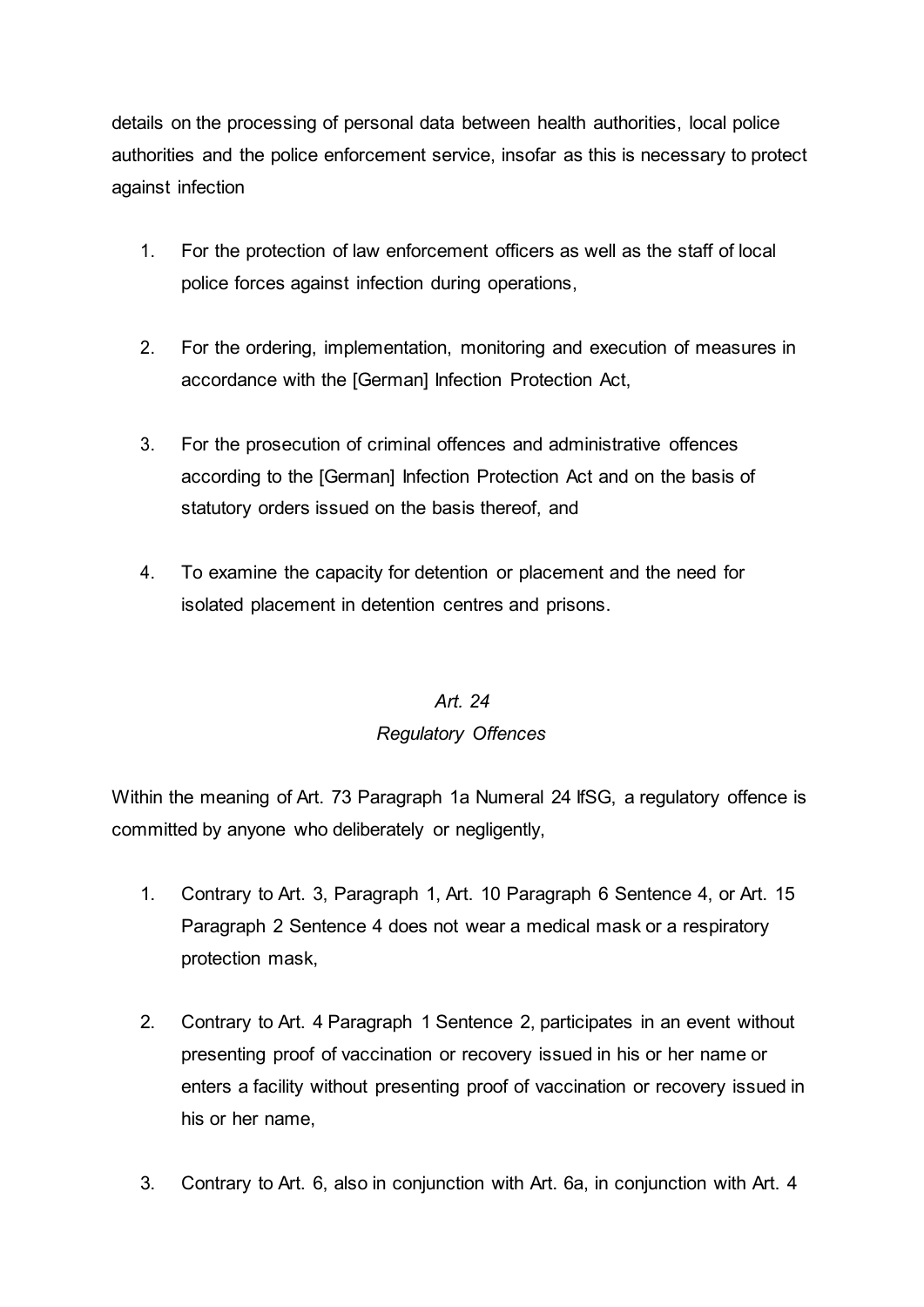Paragraph 1 Sentence 2 or Art. 5 Paragraph 1 Sentence 2, each in conjunction with Art. 10 Paragraph 1 Numerals 2 or 3, Art. 10 Paragraph 4 Numeral 1, Art. 10 Paragraph 6 Sentences 2 or 3, Art. 14 Paragraph 1 Sentence 1 Numerals 2 or 3 or Sentence 3, Art. 14 Paragraph 1a Numerals 2 or 3, Art. 14 Paragraph 2 Sentence 3, Art. 14 Paragraph 3, Art. 14 Paragraph 4 Sentence 1, Art. 15 Paragraph 1 Numerals 2 or 3, Art. 15 Paragraph 2 Sentence 2, Art. 16 Paragraph 1 Sentence 1, Art. 16 Paragraph 2 Sentence 1 Half-Sentence 2, Art. 16 Paragraph 3 Sentence 1 Numerals 2 or 3 or Sentence 2 or Art. 17 Paragraph 2 Sentence 1 Numerals 2 or 3 or Sentence 3 fails to comply with an obligation to verify the test, vaccination or recovery certificate, does not comply with the inspection of an official identification document or by means of electronic applications,

- 4. Contrary to Art. 7 Paragraph 2, fails to submit a hygiene concept at the request of the competent authority or fails to provide information on its implementation,
- 5. Contrary to Art. 8 Paragraph 2, does not exclude persons refusing the collection of their contact details in whole or in part from visiting or using the facility or from participating in an event,
- 6. Contrary to Art. 8 Paragraph 3 submits, as an attendee, incorrect information regarding contact information,
- 7. Contrary to Art. 9 Paragraph 1 Sentence 1 Numerals 2 or 3 holds a private event exceeding the permissible number of persons or households,
- 8. Contrary to Art. 10 Paragraph 2, holds an event in excess of the permitted number of participants or capacity,
- 9. Contrary to Art. 10 Paragraph 1 Numeral 2, Art. 10 Paragraph 4 Numeral 1, Art. 10 Paragraph 6 Sentences 2 or 3, Art. 14 Paragraph 1 Sentence 1 Numeral 2 or Sentence 3, Art. 14 Paragraph 1a Numeral 2, Art. 14 Paragraph 3 Numeral 1, Art. 14 Paragraph 4 Sentence 1, Art. 15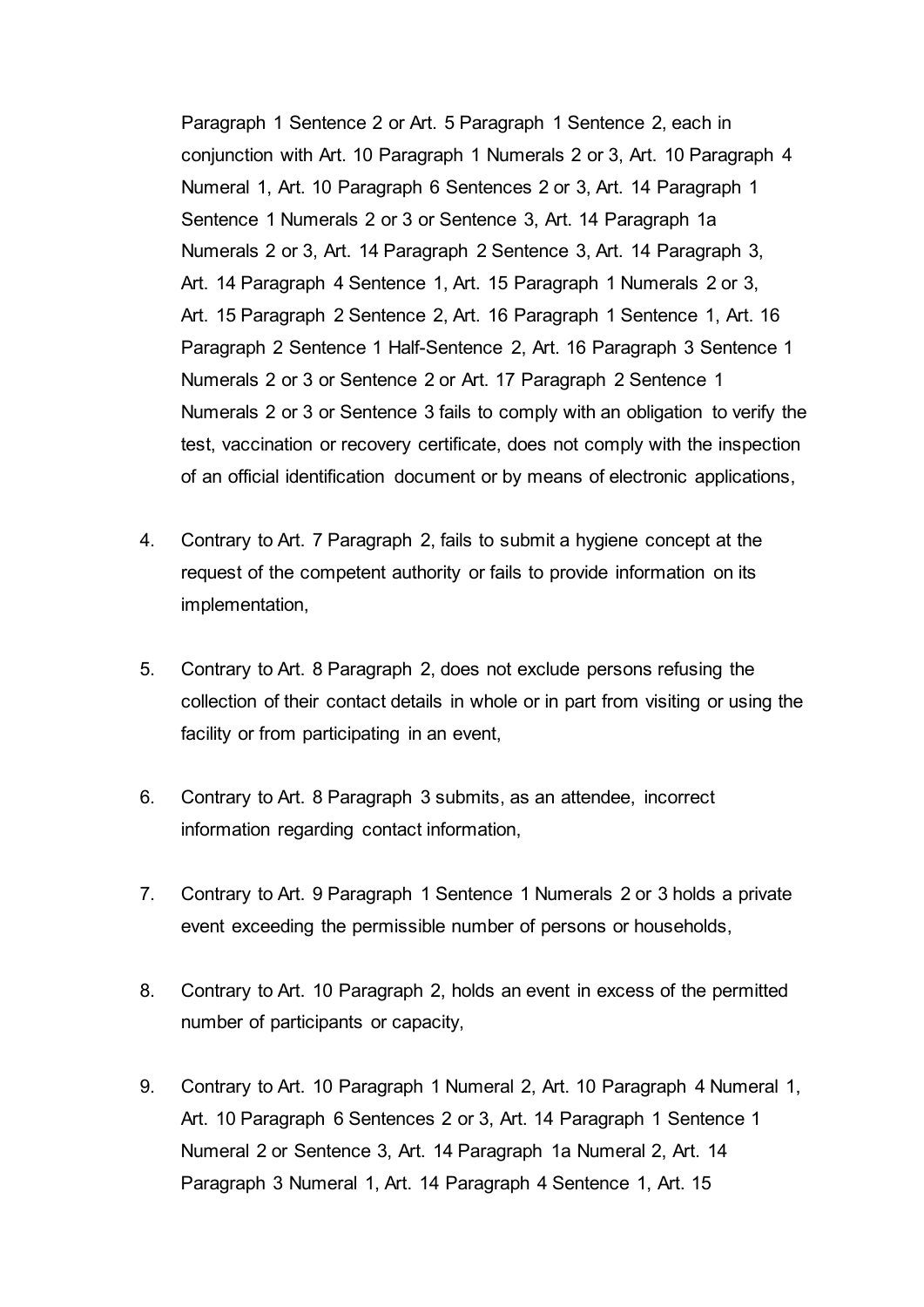Paragraph 1 Numeral 2, Art. 15 Paragraph 2 Sentence 2, Art. 16 Paragraph 1 Sentence 1 Numerals 1 or 2, Art. 16 Paragraph 2 Sentence 1 Half-Sentence 2 Numerals 1 or 2, Art. 16 Paragraph 3 Sentence 1 Numerals 2 or 3 or Sentence 2 or Art. 17 Paragraph 2 Sentence 1 Numeral 2 or Sentence 3, participates in an event without presenting proof of testing issued in his or her name or enters a facility without presenting proof of testing issued in his or her name,

- 10. Contrary to Art. 10 Paragraph 3 Sentence 1 or Sentence 2, does not submit the hygiene concept or does not promptly adapt it,
- 11. Contrary to Art. 10 Paragraph 5 Sentence 1 or Art. 13 Paragraph 3 Sentence 1, conducts an event without drawing up a hygiene concept,
- 12. Contrary to Art. 14 Paragraph 2 Sentences 1 and 2, operates a sauna,
- 13. Contrary to Art. 14 Paragraph 5, operates a cultural, leisure or other establishment, a transport establishment, a sauna or a facility with aerosol formation, a trade fair or exhibition, a place of prostitution or a discotheque or a club without drawing up a hygiene concept,
- 14. (Abolished)
- 15. Contrary to Art. 16 Paragraph 4, operates a restaurant, a place of entertainment, a refectory, a cafeteria, a company canteen, an accommodation establishment or a similar establishment without drawing up a hygiene concept;
- 16. Contrary to Art. 17 Paragraph 3 Sentence 1 or Sentence 2, operates a retail establishment, a shop, a market, a commercial or service establishment with customer traffic or a similar establishment without drawing up a hygiene concept,
- 17. Contrary to Art. 17a Sentence 1, enters an administrative building of the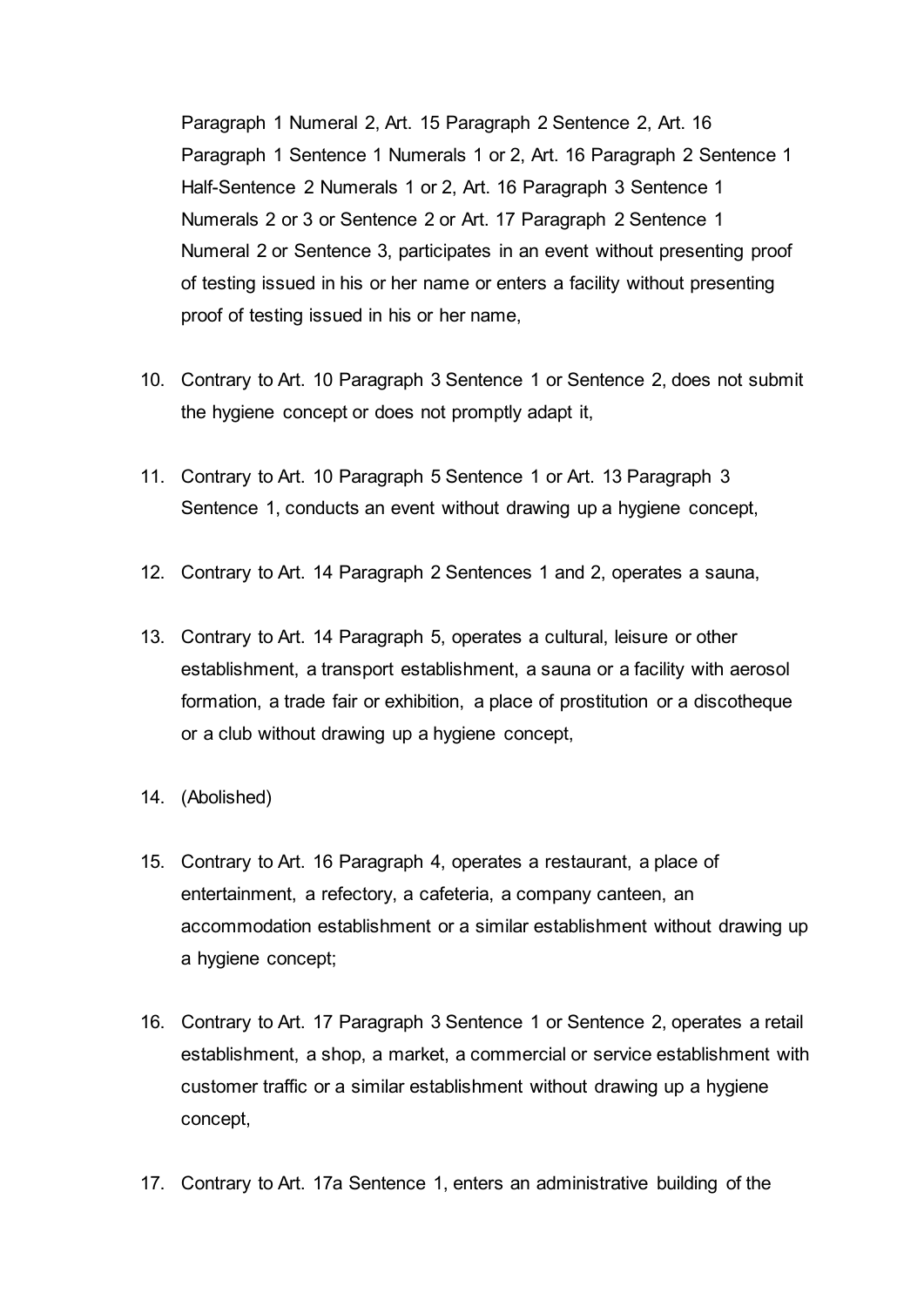municipal administration without presenting a test certificate issued in his or her name,

- 18. Contrary to Art. 18, as a self-employed person, does not carry out a test or have a test carried out or does not keep evidence of tests or does not present it upon request,
- 19. Contrary to Art. 19 Paragraph 1 Sentence 3, does not finance or organise testing as an operator,
- 20. Contrary to Art. 19 Paragraph 2, fails to draw up a hygiene concept, fails to submit it or fails to adapt it promptly or fails to carry out data processing,

## *Art. 25 Entry into Force, Expiry*

(1) This Ordinance comes into force on 16 September 2021, notwithstanding the foregoing, Article 21 shall enter into force on the day of promulgation. At the same time, the Corona Ordinance of 14 August 2021 (Federal Law Gazette, p. 714), which was amended by Article 1 of the Ordinance of 11 September 2021 (emergency promulgated pursuant to Article 4 of the Promulgation Act and available on the Internet at https://www.baden-wuerttemberg.de/de/service/aktuelle-infos-zucorona/aktuelle-corona-verordnung-des-landes-baden-wuerttemberg/) shall expire. The statutory regulations issued on the basis of the Corona Ordinance of 23 June 2020 (Federal Law Gazette, p. 483), last amended by the Ordinance of 17 November 2020 (Federal Law Gazette, p. 1052), or the statutory regulations issued on the basis of the Corona Ordinance of 30 November 2020 (Federal Law Gazette, p. 1067), last amended by the Ordinance of 26 February 2021 (Federal Law Gazette, p. 249), or the statutory regulations issued on the basis of the Corona Ordinance of 7 March 2021 (Federal Law Gazette, p. 273, corr. p. 339), amended by the Ordinance of 19 March 2021 (Federal Law Gazette, p. 298) or the statutory regulations issued on the basis of the Corona Ordinance of 27 March 2021 (Federal Law Gazette, p. 343), last amended by the Ordinance of 1 May 2021 (Federal Law